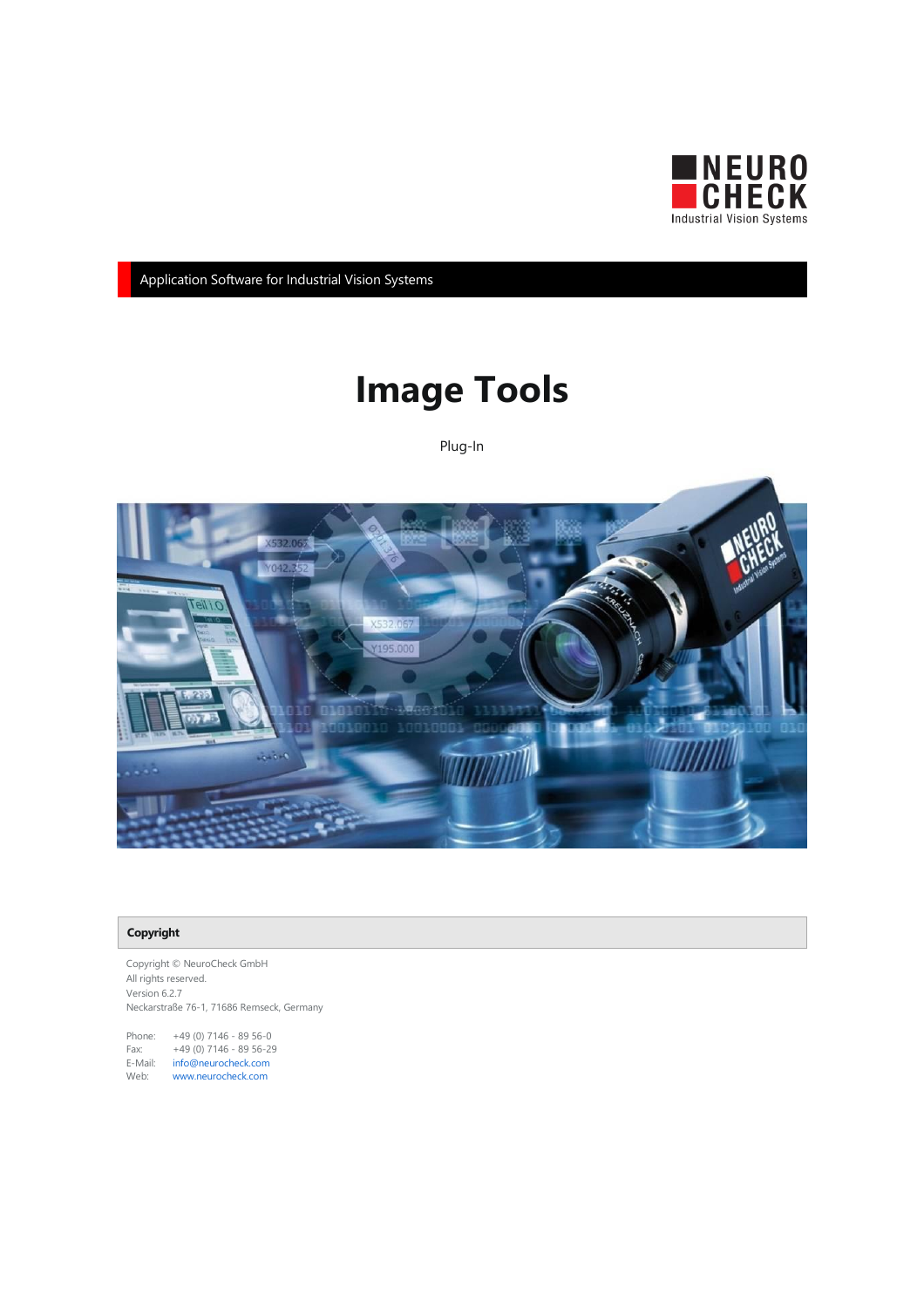

# **Table of Contents**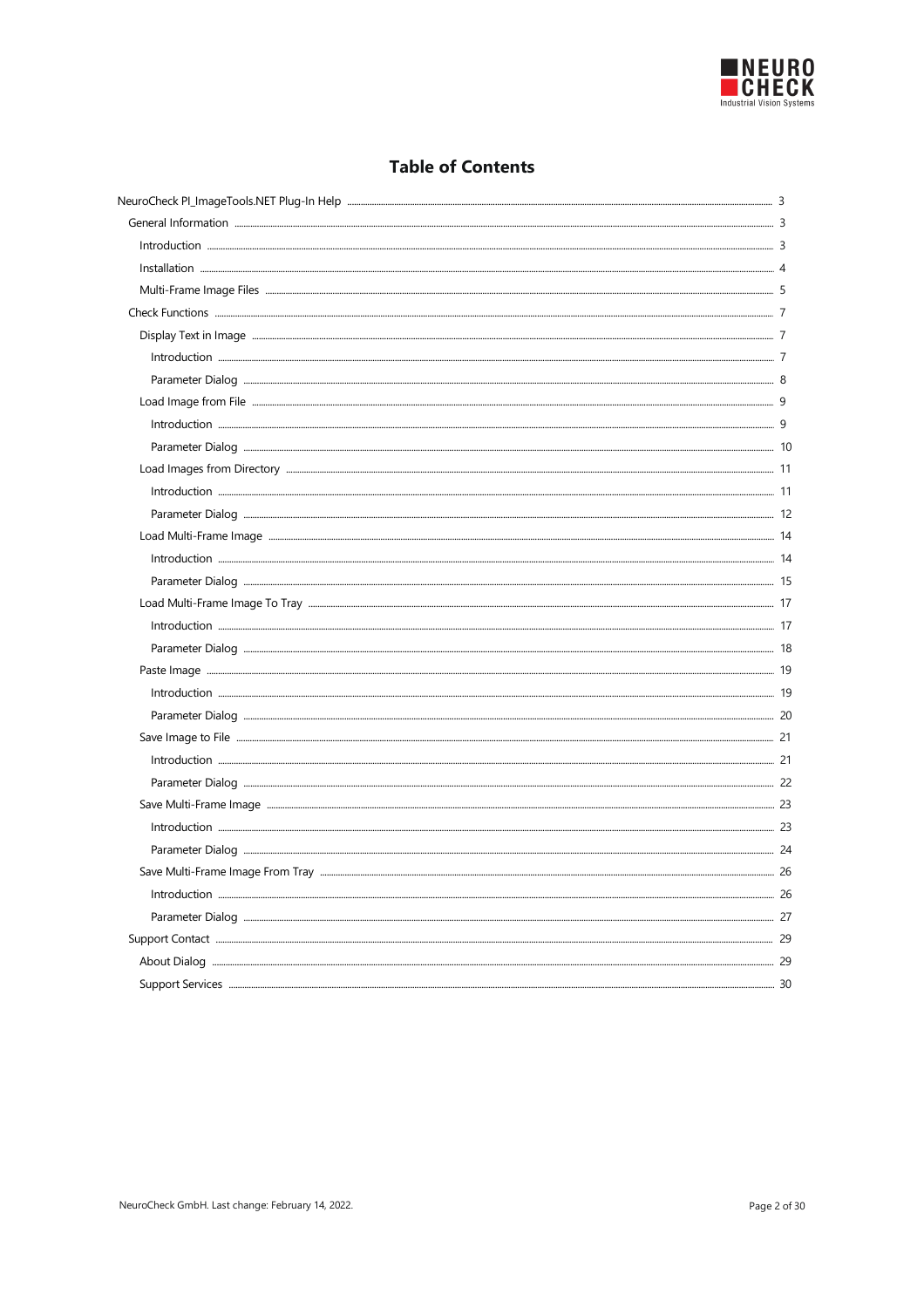

### <span id="page-2-0"></span>Introduction

#### About NeuroCheck plug-in DLLs in general

A plug-in DLL is a .NET assembly that serves to enhance NeuroCheck with user-defined image processing functionality. The NeuroCheck Plug-In Interface offers the opportunity to integrate user-defined check functions for image processing and data handling. A Plug-In can contain an arbitrary number of self-developed check functions.

These check functions have full access to the NeuroCheck runtime data objects such as Images, ROI Lists or Measurement Lists. The Plug-In check function can be added to a check as well as the built-in standard check functions of NeuroCheck.

Please note that for integration of a plug-in check function into your check routine, a Premium license is required. The completed check routine then can be run with any NeuroCheck license (except the Demo Version).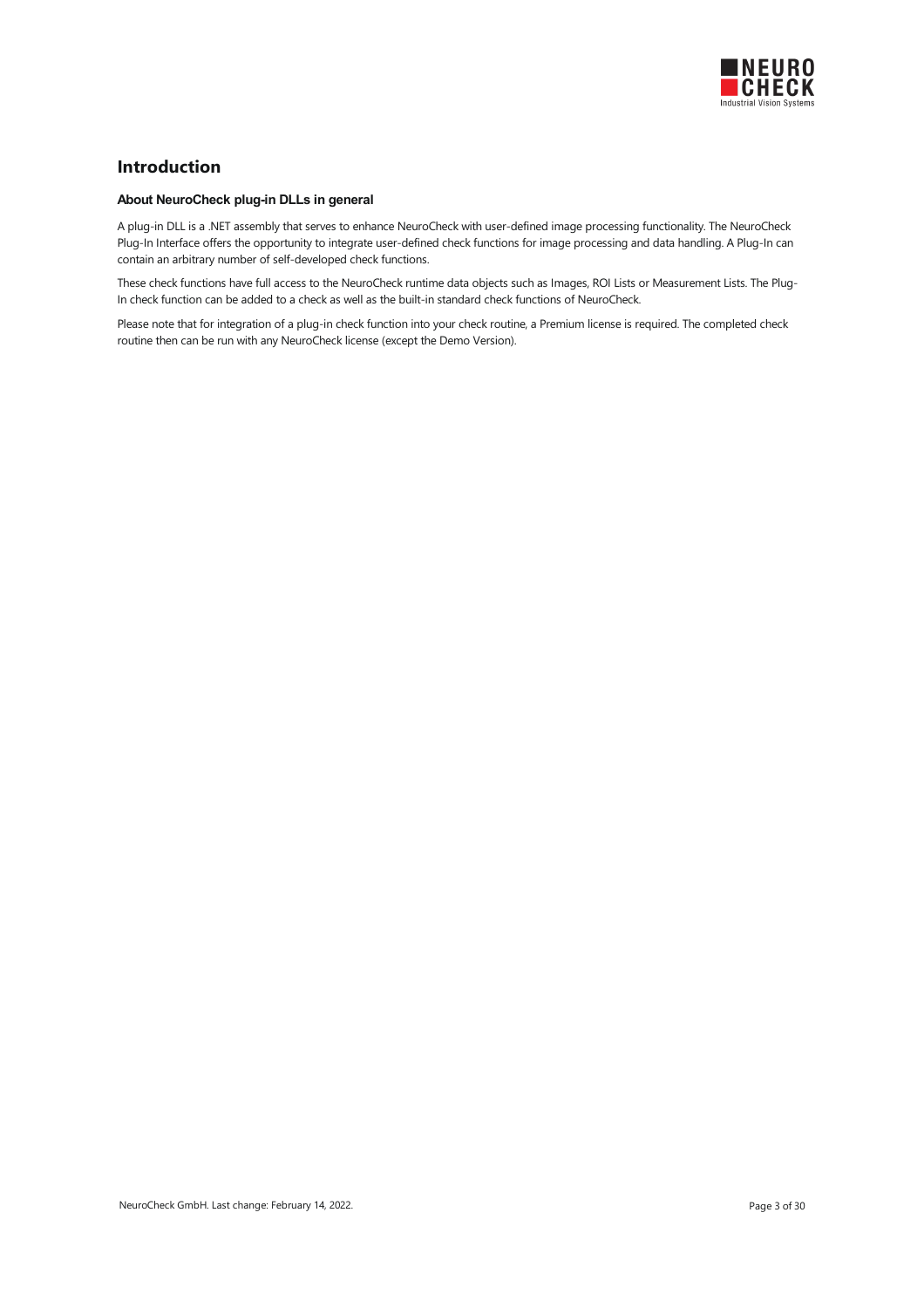

### <span id="page-3-0"></span>Installation

#### Installation

Copy the following files from the zip archive into the Plug-In directory within the desired NeuroCheck project, e.g. 'C:\Users\Public\Documents\NeuroCheck\6.2\Default\Software Extensions\PlugIns\'.

XX\PI\_ImageTools.NET.resources.dll (XX stands for the 'ISO 2 Letter Language Code', e.g. de)

- PI\_ImageTools.NET.chm
- PI\_ImageTools.NET.dll

#### Loading a Plug-In

In order to use a Plug-In the Plug-In assembly must be loaded in NeuroCheck. The management of Plug-Ins takes place within the Software Settings dialog. The Software Settings dialog can be found in the System menu of NeuroCheck.

Please note that it is impossible to load or unload a Plug-In as long as a check routine is opened that contains the Plug-In check functions. If the currently opened check routine contains Plug-In check functions then close the check routine first.

Within the Software Settings dialog please select the node Plug-Ins and the sub-node Plug-In in the tree to the left. The loaded Plug-In assemblies are shown in the List of Plug-Ins. Press the Add button to open a file selection dialog in order to select a further Plug-In assembly.

#### Inserting a Plug-In check function to a check routine

A Plug-In check function is inserted using the Check Function Select dialog. All check functions of loaded Plug-Ins are listed in the Plug-In category of the Check Function Select dialog. Within the Plug-In category the check functions are ordered in sub-categories where each sub-category represents the check functions of one Plug-In.

Besides the category the user will hardly notice any difference between the usage of Plug-In check functions and built-in check functions.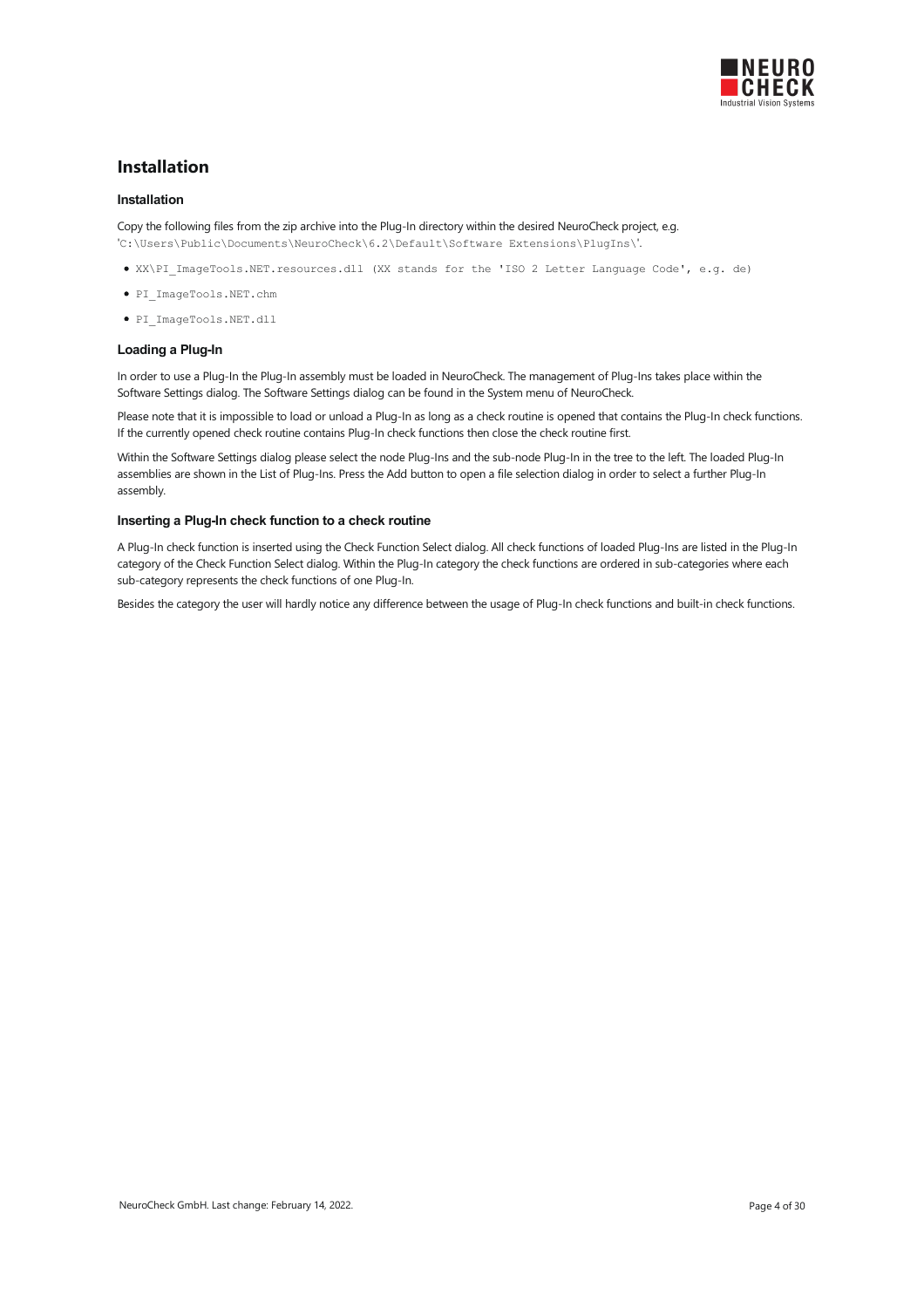

### <span id="page-4-0"></span>Multi-Frame Image Files

#### **General**

Multi-Frame image files are TIFF-files (\*.tif, \*.tiff) which can contain multiple images of different dimensions, channel counts and/or bit depths.

#### Plug-In

This plug-in supports multi-frame images with 1 or 3 channels (monochrome/RGB) as well as 8 or 16 bit color depth.

The check functions 'Load Multi-Frame Image' and 'Load Multi-Frame Image to Tray' execute synchronous and therefore might take some time, depending on your frame count and dimensions.

The check functions 'Save Multi-Frame Image' and 'Save Multi-Frame Image from Tray' only start an asynchronous process and thus execute quiet fast. But remember: The save operations are executed in the background and your system load is increased until the save operations are completed.

To monitor the current progress of pending save operations you can use the 'Save MFI'- and 'Save MFI from Tray progress viewer'. You can find the progress viewers under Extras -> Save MFI progress viewer or Extras -> Save MFI from Tray progress viewer respectively.

#### **Configuration**

There are some global settings which are accessible in the NeuroCheck plug-in configuration (e.g. "C:\Users\Public\Documents\NeuroCheck\6.2\Default\Configuration\NC62CFG.PI.CFGX").

| <b>Parameter name</b>                                         | Unit  | <b>Default</b><br>Value | <b>Description</b>                                                                                                                                                                                                        |
|---------------------------------------------------------------|-------|-------------------------|---------------------------------------------------------------------------------------------------------------------------------------------------------------------------------------------------------------------------|
| SaveMultiFrameImage_MaxNumberOfParallelSaveOperations         | piece | 5                       | This value determines how many<br>parallel save operations are handled by<br>the check function 'Save Multi-Frame<br>Image'.                                                                                              |
| SaveMultiFrameImage_Timeout                                   | ms    | 10000                   | This value determines how long the<br>check function 'Save Multi-Frame<br>Image' tries to add the frame to the<br>specified Multi-Frame image file. It<br>should almost never become necessary<br>to increase this value. |
| SaveMultiFrameImageFromTray_MaxNumberOfParallelSaveOperations | piece | 5                       | This value determines how many<br>parallel save operations are handled by<br>the check function 'Save Multi-Frame<br>Image from Tray'.                                                                                    |

#### <span id="page-4-1"></span>Storage process durations for different configurations:

| <b>Setup</b>     | Compression                 | <b>JPEG</b><br>quality [%] | <b>Mean execution</b><br>time [ms] | File size [MB] |
|------------------|-----------------------------|----------------------------|------------------------------------|----------------|
| 5 small images à | <b>NONE</b>                 |                            | ~23                                | 2.42           |
| 500x400px        | LZW <sup>*</sup> (lossless) |                            | ~1                                 | 0.76           |
|                  | JPEG (lossy)                | 90                         | $~1$ ~81                           | 0.41           |
|                  | 75                          |                            | ~59                                | 0.25           |
|                  |                             |                            |                                    |                |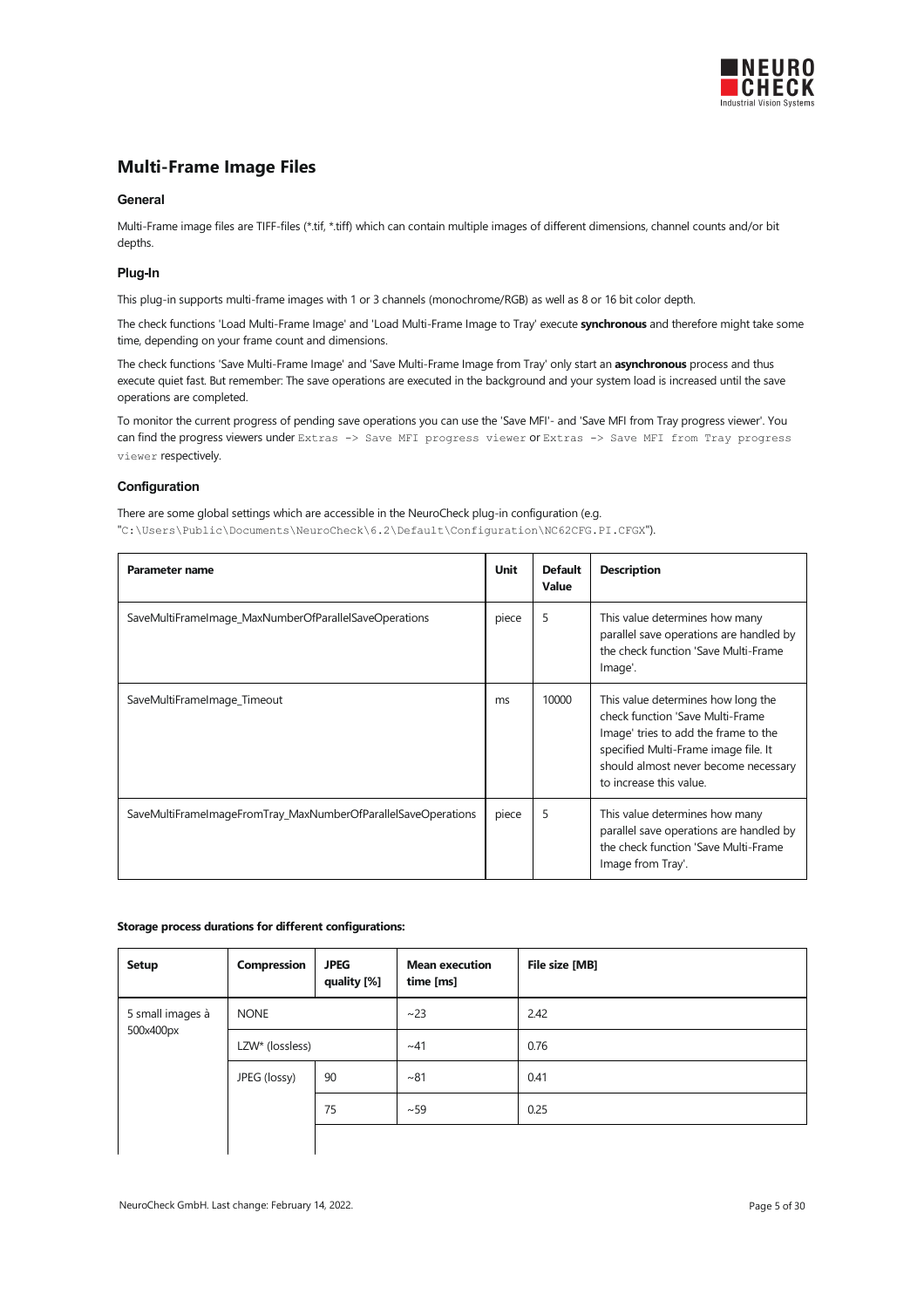

|              |                             | 50 | ~59     | 0.18  |
|--------------|-----------------------------|----|---------|-------|
| 360 frames à | <b>NONE</b>                 |    | ~2,596  | 540.1 |
| 1920x800px   | LZW <sup>*</sup> (lossless) |    | ~8,115  | 177.5 |
|              | JPEG (lossy)                | 90 | ~12,891 | 43.9  |
|              |                             | 75 | ~12,886 | 29.7  |
|              |                             | 50 | ~11,300 | 10.3  |

\*Lempel-Ziv-Welch-Algorithm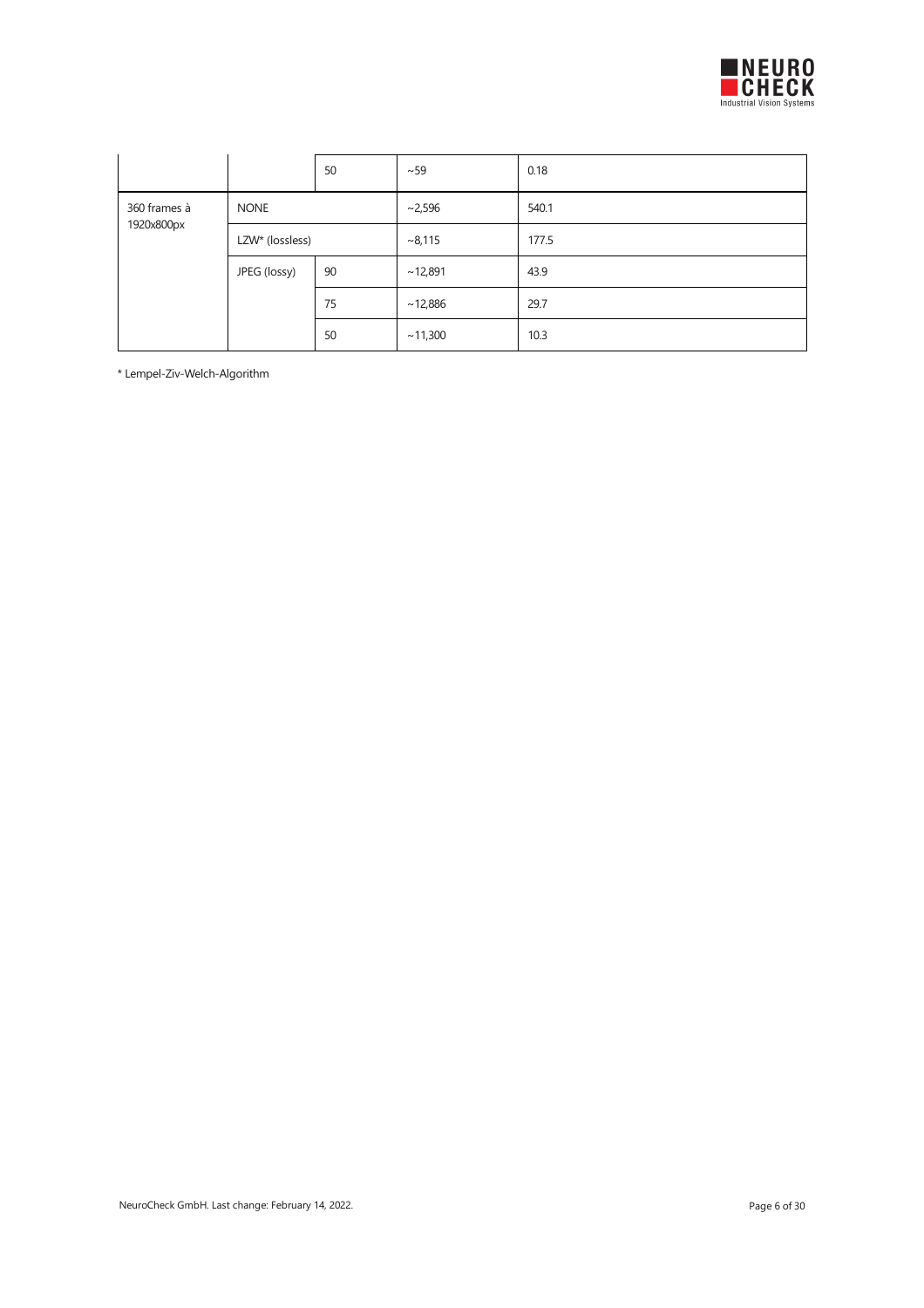

### <span id="page-6-0"></span>Display Text in Image: Introduction

#### Function overview

This check function allows writing text into an image. This can for example be used to display obtained information during a check routine. The text can be fix or dynamically loaded from a register cell.

#### Input data

This check function uses an image as input data object to draw the text on. It uses a fix text or takes it from a register cell of data type string.

#### Output data

The output of this check function is the modified image with the specified text in it. A new output data object is created.

#### Result view

The result view shows the modified image with the text in it. If the text exceeds the borders of the image, the rest of the text is truncated. In case of an error, the error message is displayed in the result view.

#### **Properties**

Check function group Plug-In.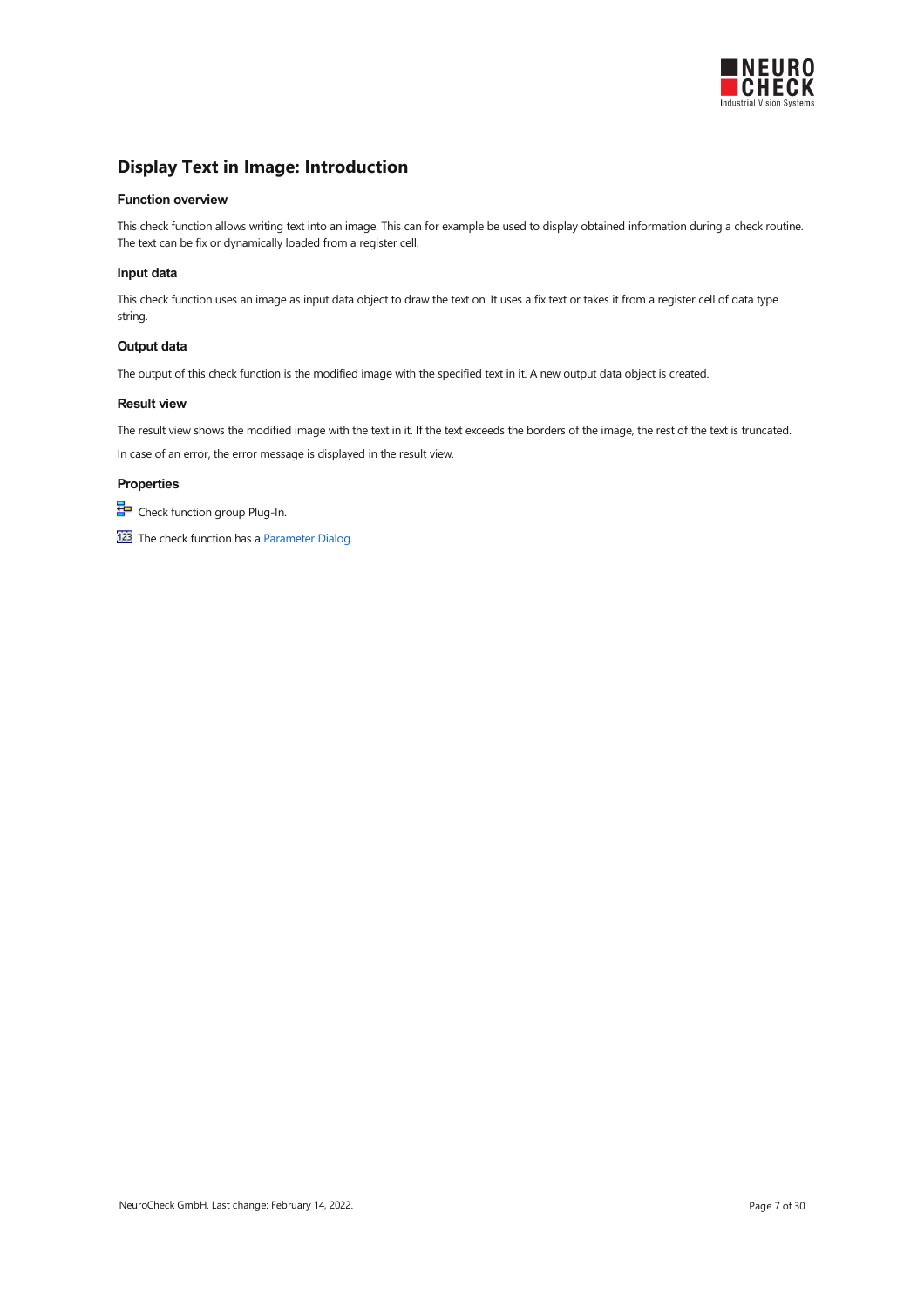

# <span id="page-7-0"></span>Display Text in Image: Parameter Dialog

This plug-in check function has a **Parameter** dialog.

|  |  | Screenshot of Parameter Dialog |  |
|--|--|--------------------------------|--|
|--|--|--------------------------------|--|

| Text                    |                                                        |       |
|-------------------------|--------------------------------------------------------|-------|
| <b>O</b> Fest:          |                                                        |       |
| Von Register ID:<br>0   | $\frac{\Lambda}{T}$<br>$\overline{0}$                  |       |
| Position                |                                                        |       |
| O Preset:               | Oben links<br>▼                                        |       |
| ◯ Fest:                 | $\vert 0 \vert$<br>$\frac{1}{\sqrt{2}}$<br>Х:<br>Pixel |       |
|                         | $ 0\rangle$<br>Y:<br>$\frac{\Lambda}{\Psi}$<br>Pixel   |       |
| Von Register ID:<br>@   | $\frac{\lambda}{\lambda}$<br> 0 <br>X:                 |       |
|                         | $\frac{\Lambda}{\Psi}$<br>Y.<br>$ 0\rangle$            |       |
| Darstellung             |                                                        |       |
| Schriftart:             | Microsoft Sans Serif: 8.25                             | Ändem |
| Schriftfarbe:           | $\div$<br>0                                            |       |
| Hintergrundfarbe:       | 255<br>$\div$                                          |       |
| Hintergrundtransparenz: | $0\%$                                                  |       |
|                         |                                                        |       |

| <b>Element</b>                   | <b>Description</b>                                                                                                                                                        |
|----------------------------------|---------------------------------------------------------------------------------------------------------------------------------------------------------------------------|
| Text                             | Choose the source of the text from the following options:                                                                                                                 |
|                                  | • Fix text: Sets a fix text to be displayed.                                                                                                                              |
|                                  | • From register ID: Gets the text from a register cell. The register cell has to have the data type string.                                                               |
| Alignment                        | The position of the text in the image. The following options are available:                                                                                               |
|                                  | Top left, Top center, Top right, Bottom left, Bottom center, Bottom right                                                                                                 |
| Font                             | Specifies the used font for the text and additional options, for example font size, font style and effects.                                                               |
| Colors                           | Depending on the pixel format of the image, you are able to specify only the gray value for the text and the<br>background color or its RGB values plus background color. |
|                                  | If the image is an RGB image, the two buttons labeled <b>Color</b> allow selecting the color for the text and<br>background from a color palette.                         |
| Background color<br>transparency | Defines the transparency of the background.                                                                                                                               |
| Preview                          | Displays the text with the selected parameters.                                                                                                                           |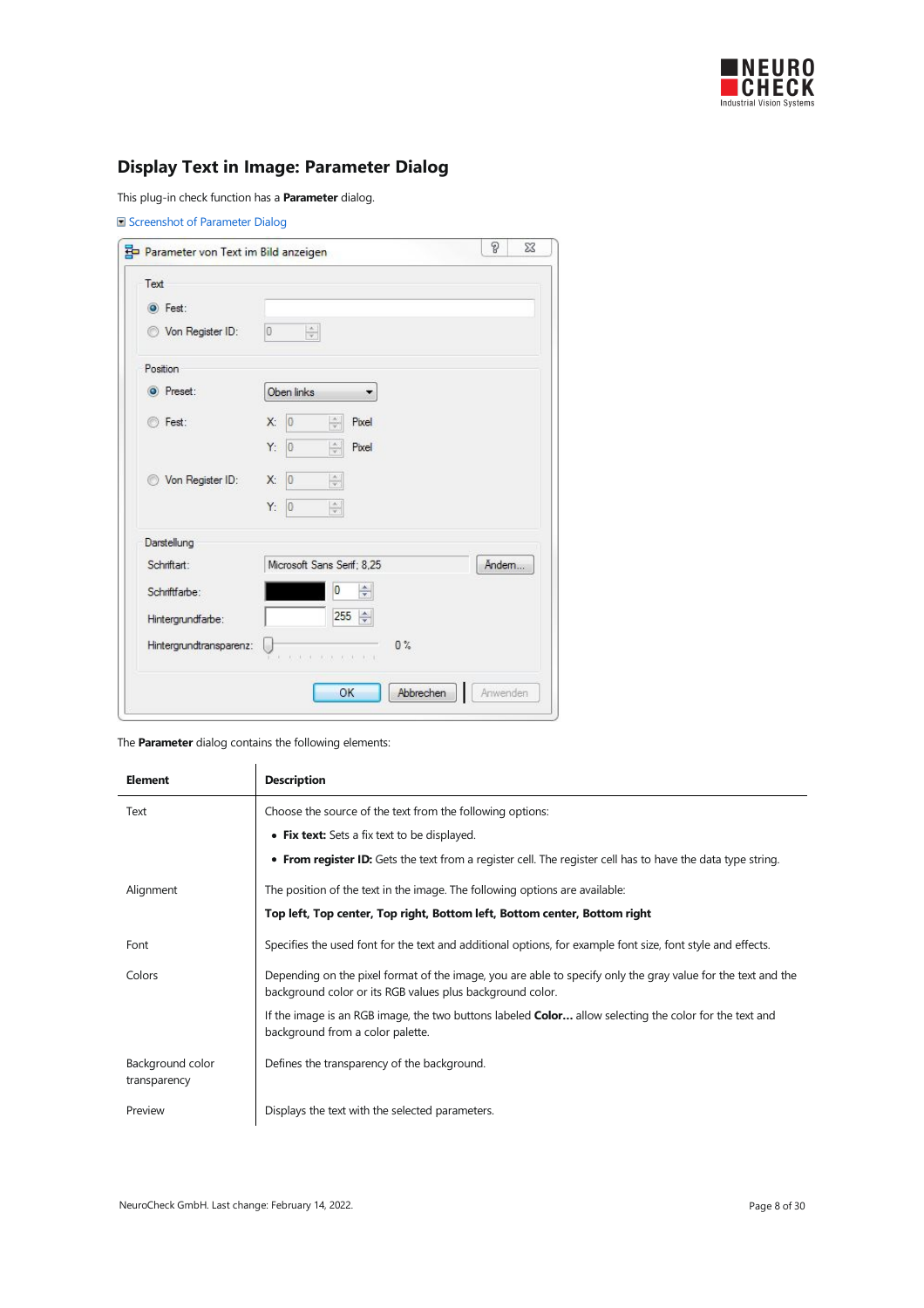

### <span id="page-8-0"></span>Load Image from File: Introduction

#### Function overview

This check function loads an image from hard disk (or network drive etc.) and transfers it to the NeuroCheck data pool. The file name can be fix or dynamically loaded from a register cell. The image channels have to be 8-bit per channel. Other sizes are not allowed and will result in an error message.

#### Use case

The use of this check function is that it loads images without triggering a warning message during automatic mode.

#### Input data

This check function requires no input data object. It uses a fix file name or takes it from a register cell and loads the image.

#### Output data

The check function returns an image as output data object.

#### Result view

The result view shows the loaded image.

In case of an error, the error message is displayed in the result view.

#### Properties

Check function group Plug-In.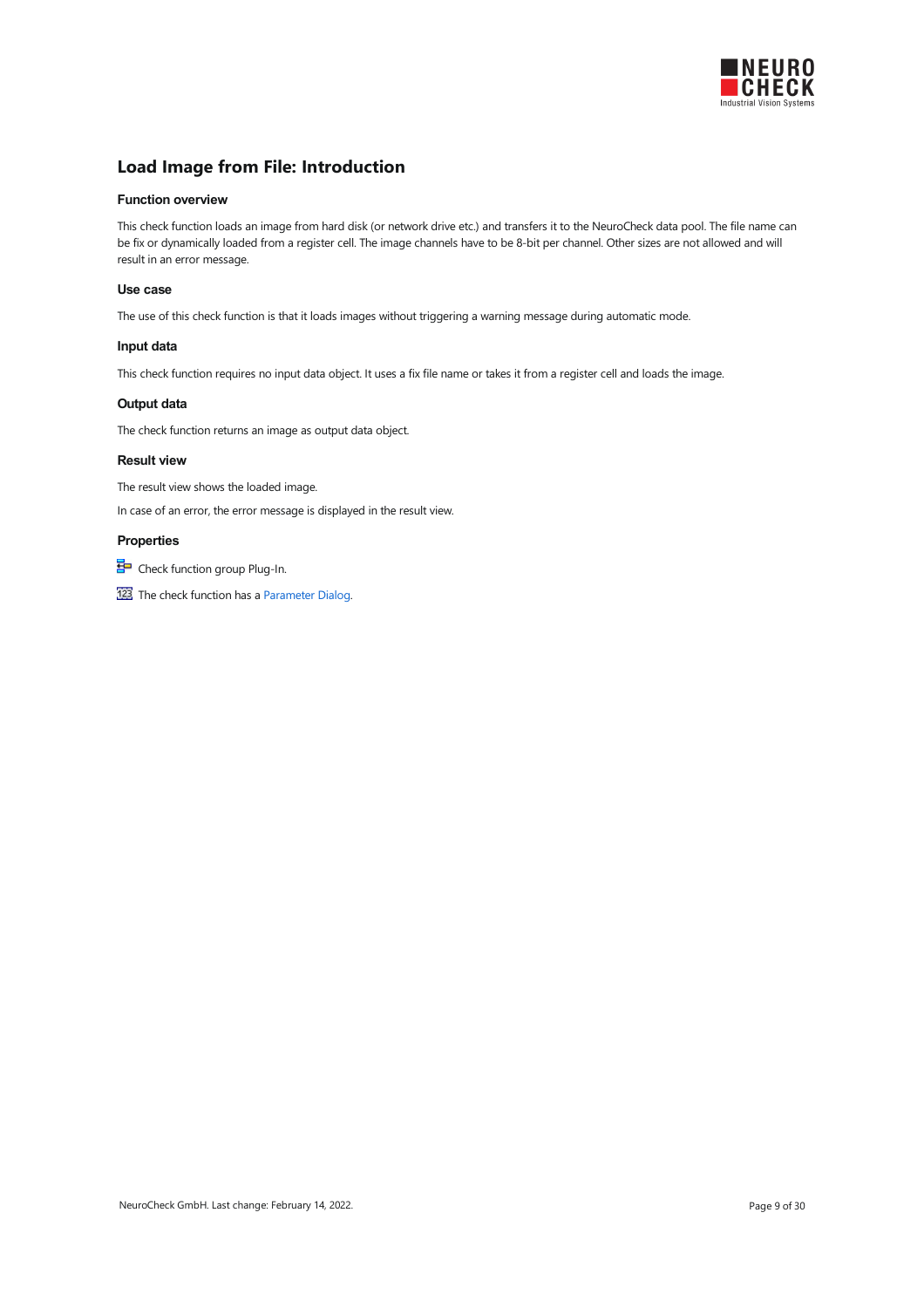

# <span id="page-9-0"></span>Load Image from File: Parameter Dialog

This plug-in check function has a **Parameter** dialog.

|  |  | Screenshot of Parameter Dialog |  |
|--|--|--------------------------------|--|
|--|--|--------------------------------|--|

|                | Parameters of Load Image from File  | P<br>$\mathbf{x}$ |
|----------------|-------------------------------------|-------------------|
|                | File name                           |                   |
| $\circledcirc$ | Fix path:                           |                   |
|                |                                     | Browse            |
|                | <sup>O</sup> Path from register ID: |                   |
|                | ÷<br>2000                           |                   |
|                |                                     |                   |
|                | QK                                  | Cancel            |
|                |                                     |                   |

| <b>Element</b> | <b>Description</b>                                                                                                                                     |
|----------------|--------------------------------------------------------------------------------------------------------------------------------------------------------|
| File name      | Choose the source of the file name from the following options:                                                                                         |
|                | . Fix path: Loads the image directly from a *.BMP, *.JPG, *.JPEG, *.PNG, *.TIF, *.TIFF file.                                                           |
|                | • Path from register ID: Gets the file name from a register cell and then loads the image file. The<br>register cell has to have the data type String. |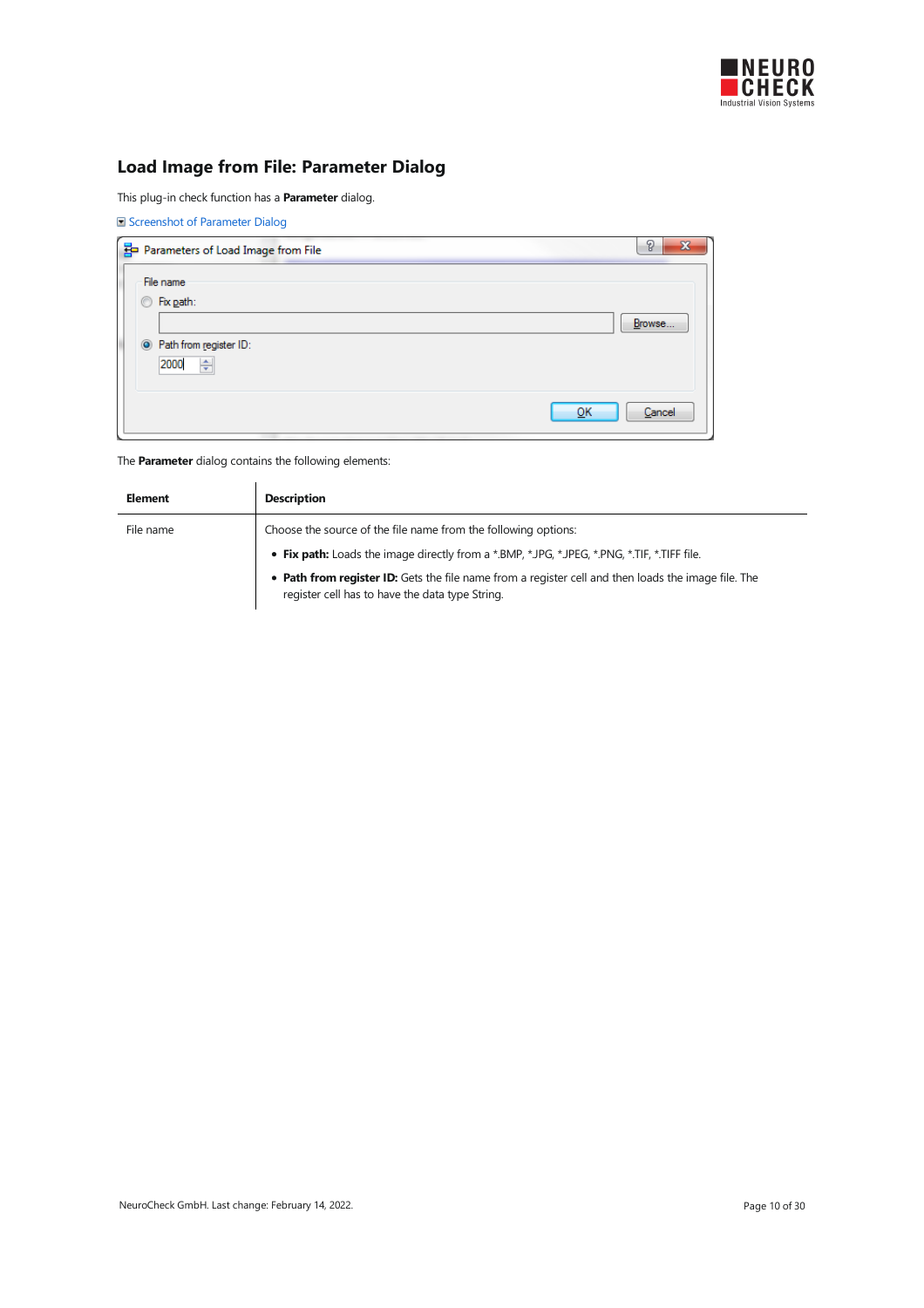

### <span id="page-10-0"></span>Load Images from Directory: Introduction

#### Function overview

This check function loads a list of images (one at a time) from the hard disk (or network drive etc.) and transfers it to the NeuroCheck data pool. The path name containing the images can be fixed or dynamically loaded from a register cell. The image channels have to be either 8 or 16-bit per channel. Other sizes are not allowed and will result in an error message.

#### Use case

Use this check function to load all images from a source directory one by one into a check routine.

#### Input data

This check function requires no input data object. It uses a fixed directory path or takes it from a register cell and loads the list of images.

#### Output data

The check function returns the current image in the list as output data object.

#### Result view

The result view shows the loaded image.

In case of an error, the error message is displayed in the result view.

#### Properties

Check function group Plug-In.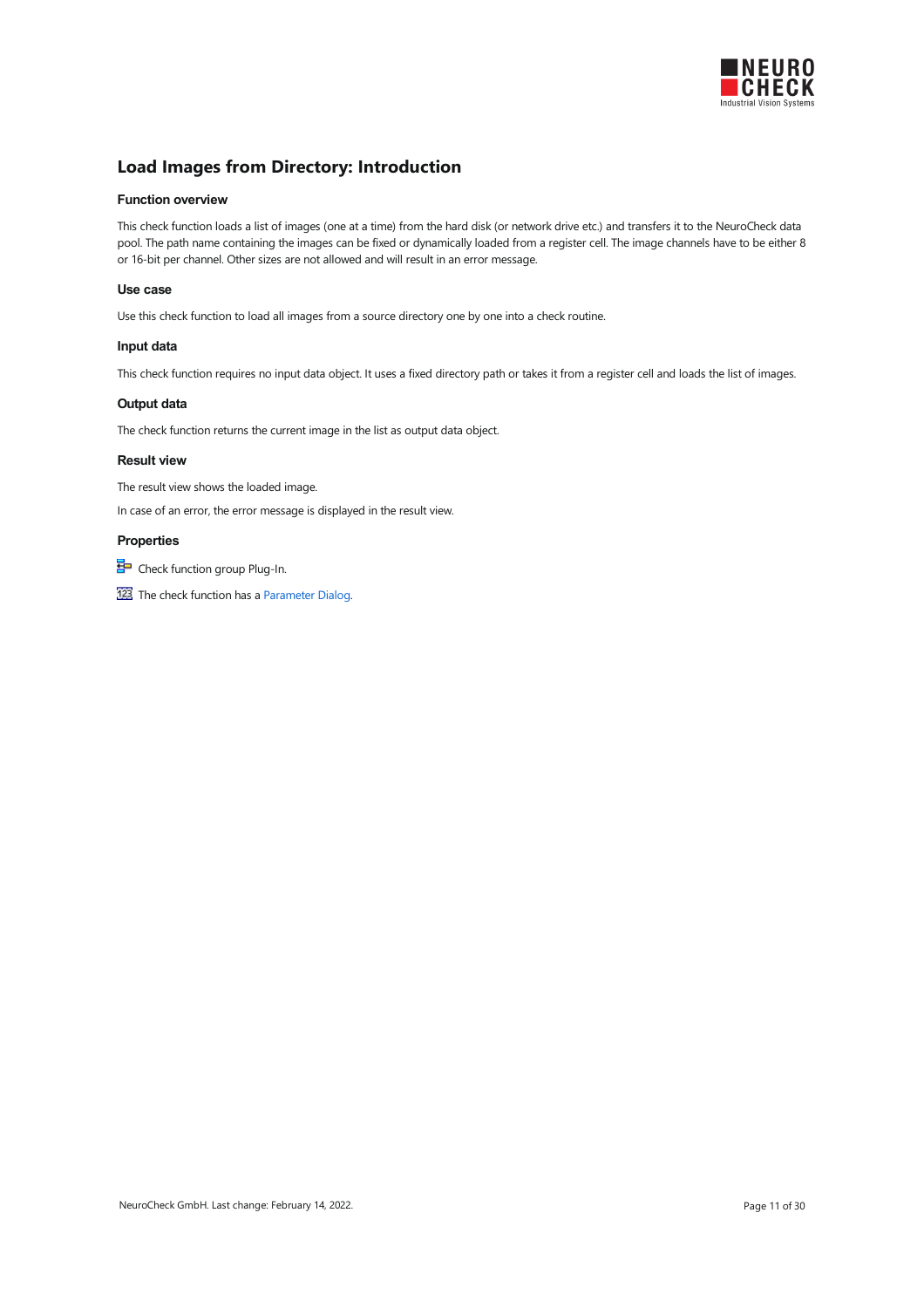

# <span id="page-11-0"></span>Load Images from Directory: Parameter Dialog

This plug-in check function has a **Parameter** dialog.

|                                    | 품 Parameters from Load Images from Directory |        |
|------------------------------------|----------------------------------------------|--------|
| Source path                        |                                              |        |
| ◉ Fixed:                           | D:\projects62\Test_PI_ImageTools_6.2.8.0\    | Browse |
| From register ID:                  | $\div$<br>0                                  |        |
| Save current file name in register |                                              |        |
|                                    |                                              |        |
| Register ID:                       | 0                                            |        |
|                                    |                                              |        |
| <b>Filters</b>                     | Load options                                 |        |
| Target image types                 | Load from sub directories                    |        |
| .BMP images                        | Refresh for every new run                    |        |
| .PNG images<br>◡                   | Restart when finished                        |        |
| .TIF images<br>⋈                   | Always restart                               |        |
|                                    | Wait register-signal:                        |        |
| Search pattern:                    | ÷                                            |        |
|                                    |                                              |        |
|                                    |                                              |        |

| <b>Element</b>       | <b>Description</b>                                                                                                                                                                                                                                                                                       |
|----------------------|----------------------------------------------------------------------------------------------------------------------------------------------------------------------------------------------------------------------------------------------------------------------------------------------------------|
| Root path            | Choose the source of the file name from the following options:                                                                                                                                                                                                                                           |
|                      | • Fixed: Loads the image list from a fixed directory.                                                                                                                                                                                                                                                    |
|                      | • From register ID: Gets the path name from a register cell and then loads the image list. The register<br>cell has to have the data type String.                                                                                                                                                        |
| Save current path in | Saves the current image in the list to a specified register cell:                                                                                                                                                                                                                                        |
| register             | • Register ID: The ID of the register cell, where the current image path is saved. The register cell has to<br>have the data type String                                                                                                                                                                 |
| <b>Filters</b>       | Apply a set of filters when listing a directory:                                                                                                                                                                                                                                                         |
|                      | • Target image types: The image formats to be listed. Supported formats are .BMP, .PNG and .TIF.                                                                                                                                                                                                         |
|                      | • Search pattern: The search string to match against the names of files in path. This parameter can<br>contain a combination of valid literal path and wildcard (* and ?) characters, but it doesn't support<br>regular expressions. This applies only to the files listed and not the path name itself. |
|                      | o More info at: https://docs.microsoft.com/en-us/dotnet/api/system.io.directory.enumeratefiles?<br>$view = net - 5.0$                                                                                                                                                                                    |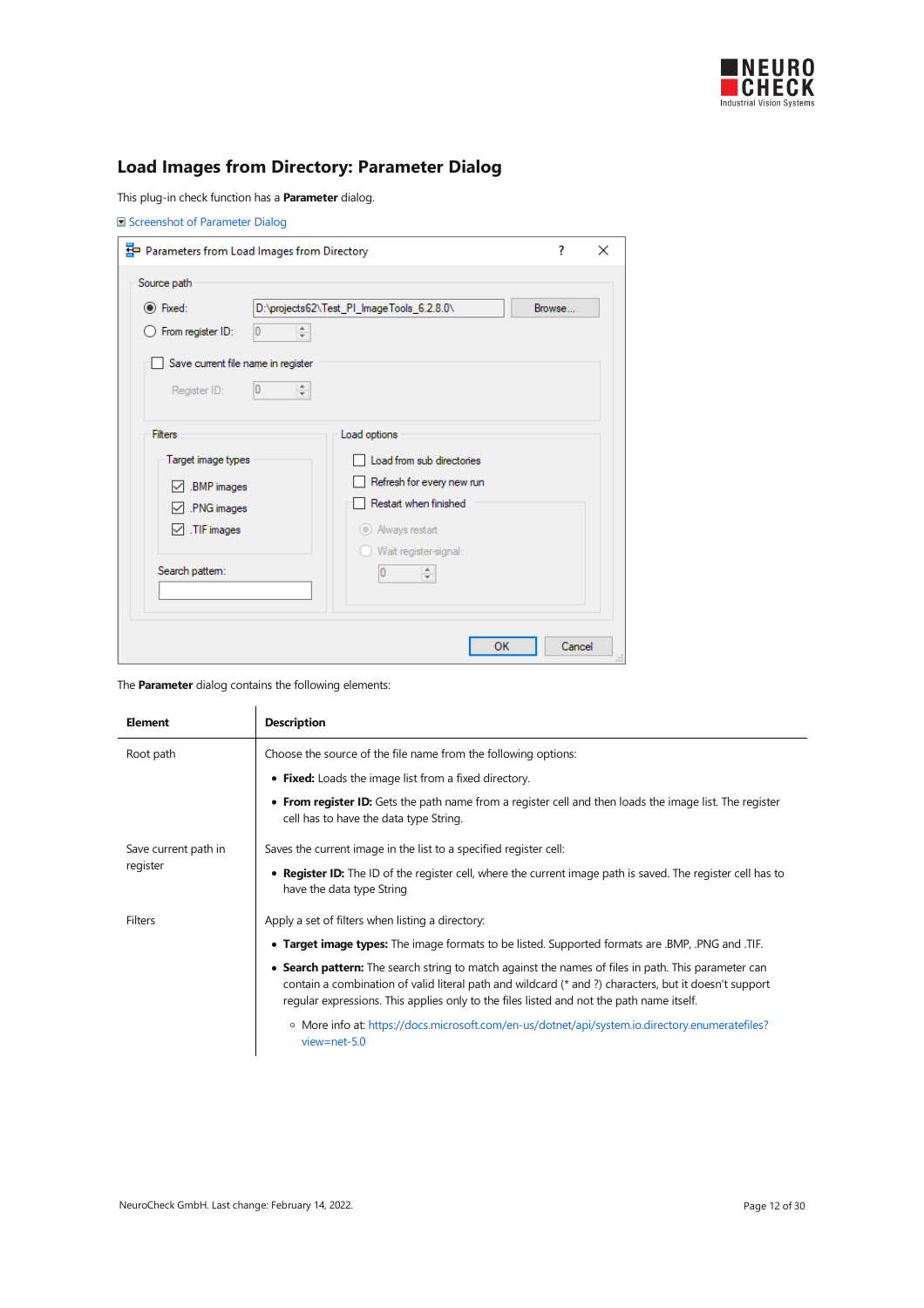

| <b>Element</b> | <b>Description</b>                                                                                                                                                                                                                                                                                                                                                                                                                                 |
|----------------|----------------------------------------------------------------------------------------------------------------------------------------------------------------------------------------------------------------------------------------------------------------------------------------------------------------------------------------------------------------------------------------------------------------------------------------------------|
| Load options   | Indicates how the images should be listed:                                                                                                                                                                                                                                                                                                                                                                                                         |
|                | • Load from sub directories: Includes sub directories in the listing process.                                                                                                                                                                                                                                                                                                                                                                      |
|                | • Refresh for every new run: Reloads the image list every time the check function is executed.                                                                                                                                                                                                                                                                                                                                                     |
|                | • Restart when finished: Restart from the beginning after all images in the directory have been listed:                                                                                                                                                                                                                                                                                                                                            |
|                | • <b>Always restart:</b> Always restart when list-end is reached.                                                                                                                                                                                                                                                                                                                                                                                  |
|                | $\circ$ Wait register-signal: Restart only if the specified register cell contains a Boolean value of "True".<br>After restarting, the register cell is set back to "False".                                                                                                                                                                                                                                                                       |
|                | The "Search pattern" gives the opportunity to filter items based on indexes, dates or other partial text patterns. Examples:<br>1. The search pattern 2021* will make the check function list only files that start with the prefix 2021.<br>2. *123.bmp will list all Bitmap files that end with the suffix 123.<br>3. <b>*abc*cde.png</b> will list all .PNG files with <b>abc</b> in the middle and that end with <b>cde</b> .                  |
|                |                                                                                                                                                                                                                                                                                                                                                                                                                                                    |
|                | Use the parameter "Refresh for every new run" when new files might be created or copied to the specified directory after<br>the list is initialized. However, it can happen that the new files are placed before the current item in the list, since the check<br>function lists files by name (alphabetical order). In these cases, the new files will be skept but will be included in the next<br>run if the "Restart when finished" is active. |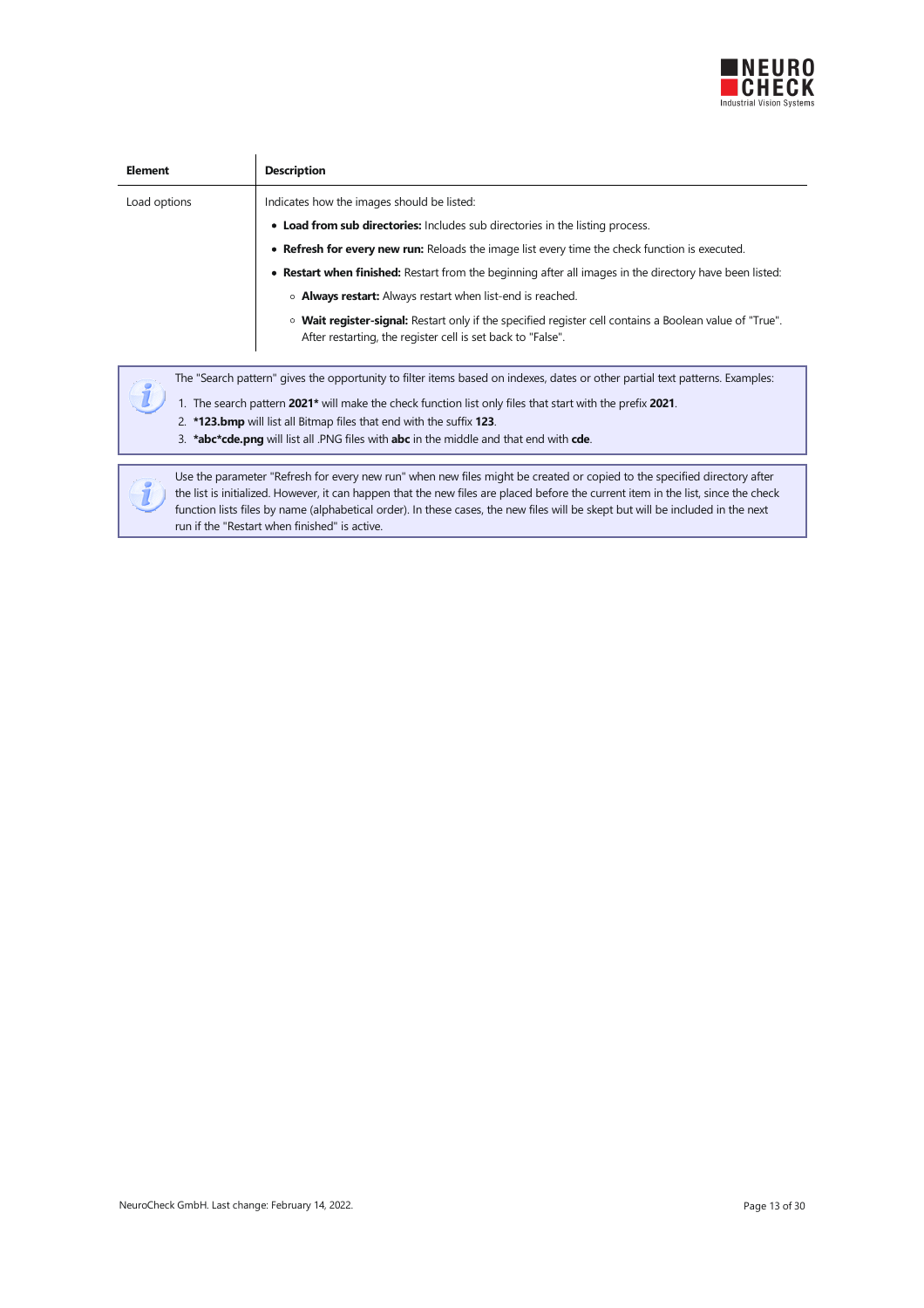

# <span id="page-13-0"></span>Load Multi-Frame Image: Introduction

#### Function overview

This function can be used to open Multi-Frame image file(s) and load specified frames into the NeuroCheck check routine.

#### Input data

This check function requires no input data object.

#### Output data

The check function returns an image as output data object.

#### Result view

The result view shows the loaded image.

In case of an error, the error message is displayed in the result view.

### Properties

Check function group Plug-In.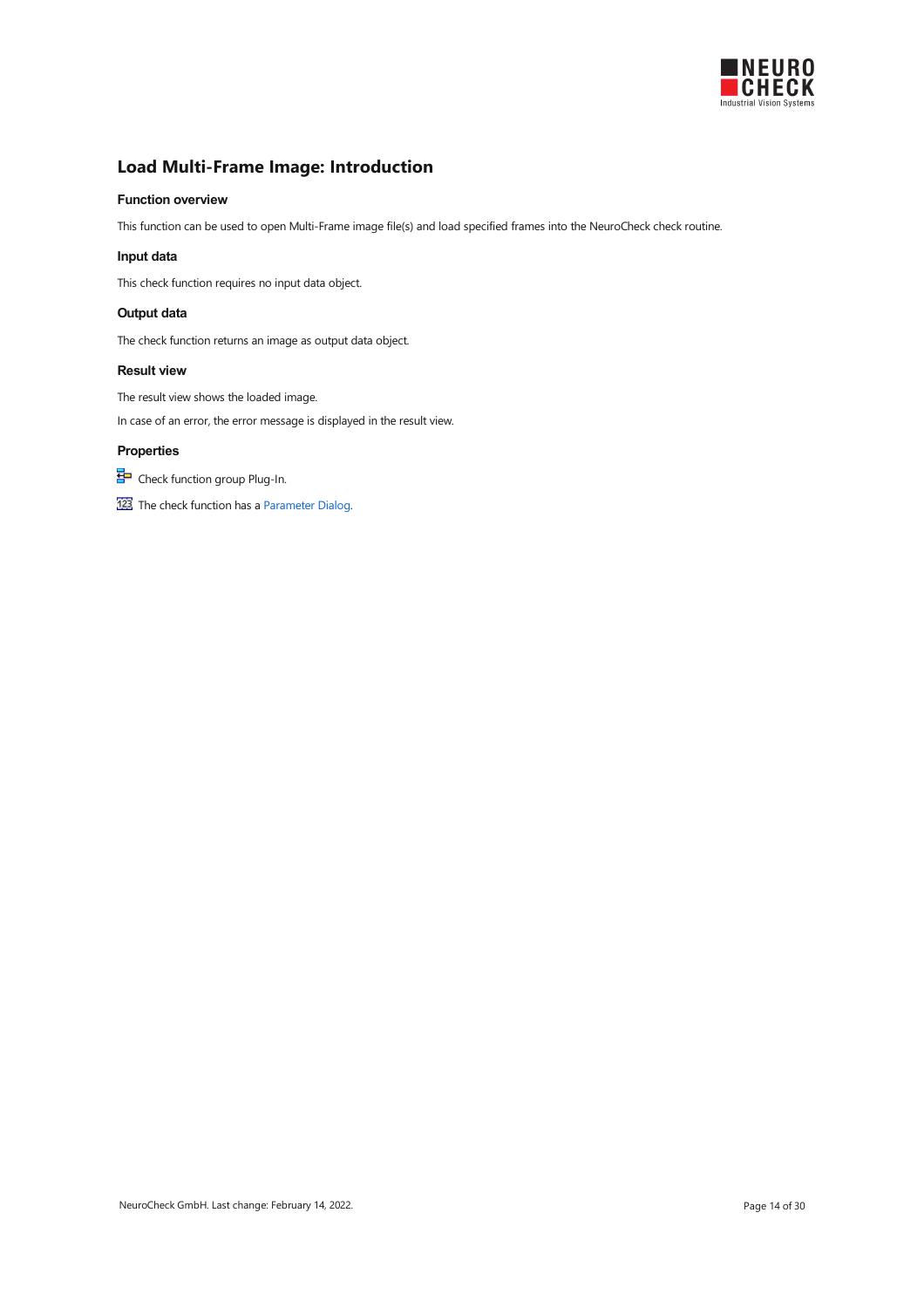

# <span id="page-14-0"></span>Load Multi-Frame Image: Parameter Dialog

This plug-in check function has a **Parameter** dialog.

|                                             | Parameter von Load Multi-Frame Image         | 7<br>$\times$ |
|---------------------------------------------|----------------------------------------------|---------------|
| Multi Frame Bilddatei(en)                   |                                              |               |
| <b>●</b> Fest:                              |                                              | Durchsuchen   |
|                                             | Aktuellen Dateipfad in Register schreiben:   |               |
| Register ID:                                | Ψ                                            |               |
| Von Register ID:                            | $\hat{=}$<br>$ 0\rangle$                     |               |
| Frame Index<br>Automatische Inkrementierung |                                              |               |
| $\bigcap$ Fest:                             | $\hat{\div}$                                 |               |
| Von Register ID:                            | ۸<br>0<br>÷                                  |               |
|                                             | Aktuellen Frame Index in Register schreiben: |               |
| Register ID:                                | ÷                                            |               |
|                                             |                                              |               |

| <b>Element</b>               | <b>Description</b>                                                                                                                                                                                                                                                                                                                                                                                                                                                                                                     |
|------------------------------|------------------------------------------------------------------------------------------------------------------------------------------------------------------------------------------------------------------------------------------------------------------------------------------------------------------------------------------------------------------------------------------------------------------------------------------------------------------------------------------------------------------------|
| Multi-Frame image<br>file(s) | • Fixed: Choose one or more Multi-Frame image files. When multiple files are selected, they are used<br>alternately for each execution (except with auto incrementing index).                                                                                                                                                                                                                                                                                                                                          |
|                              | ○ (optional) Write current file path to register: Specify a register where you want to write the file<br>path of the currently loaded Multi-Frame image file to. The register cell has to have the data type<br>String.                                                                                                                                                                                                                                                                                                |
|                              | • From register ID: The check function determines the file path (dynamically) from the Data Register<br>Manager using the specified register ID.                                                                                                                                                                                                                                                                                                                                                                       |
| Frame index                  | Index of the frame that should be loaded.                                                                                                                                                                                                                                                                                                                                                                                                                                                                              |
|                              | • Auto incrementing: The check function loads the first frame (index 0) at the first execution and will<br>iterates with each following execution over all available frames. Changing the parameters or switching<br>between Manual- and Automatic-Mode will reset the index and the automatic incrementation will<br>restart at index 0. When all frames have been loaded, the procedure is performed for all other multi-<br>frame files as well or restarted from scratch if only one Multi-frame file is selected. |
|                              | • Fixed: The check function will always return the image at the specified index.                                                                                                                                                                                                                                                                                                                                                                                                                                       |
|                              | • From register ID: The check function determines the index (dynamically) from the Data Register<br>Manager at runtime using the specified ID. The register cell has to have the data type Integer.                                                                                                                                                                                                                                                                                                                    |
|                              | • (optional) Write current frame index to register: Specify a register where you want to write the frame<br>index of the currently loaded Multi-Frame image file to. The register cell has to have the data type<br>Integer.                                                                                                                                                                                                                                                                                           |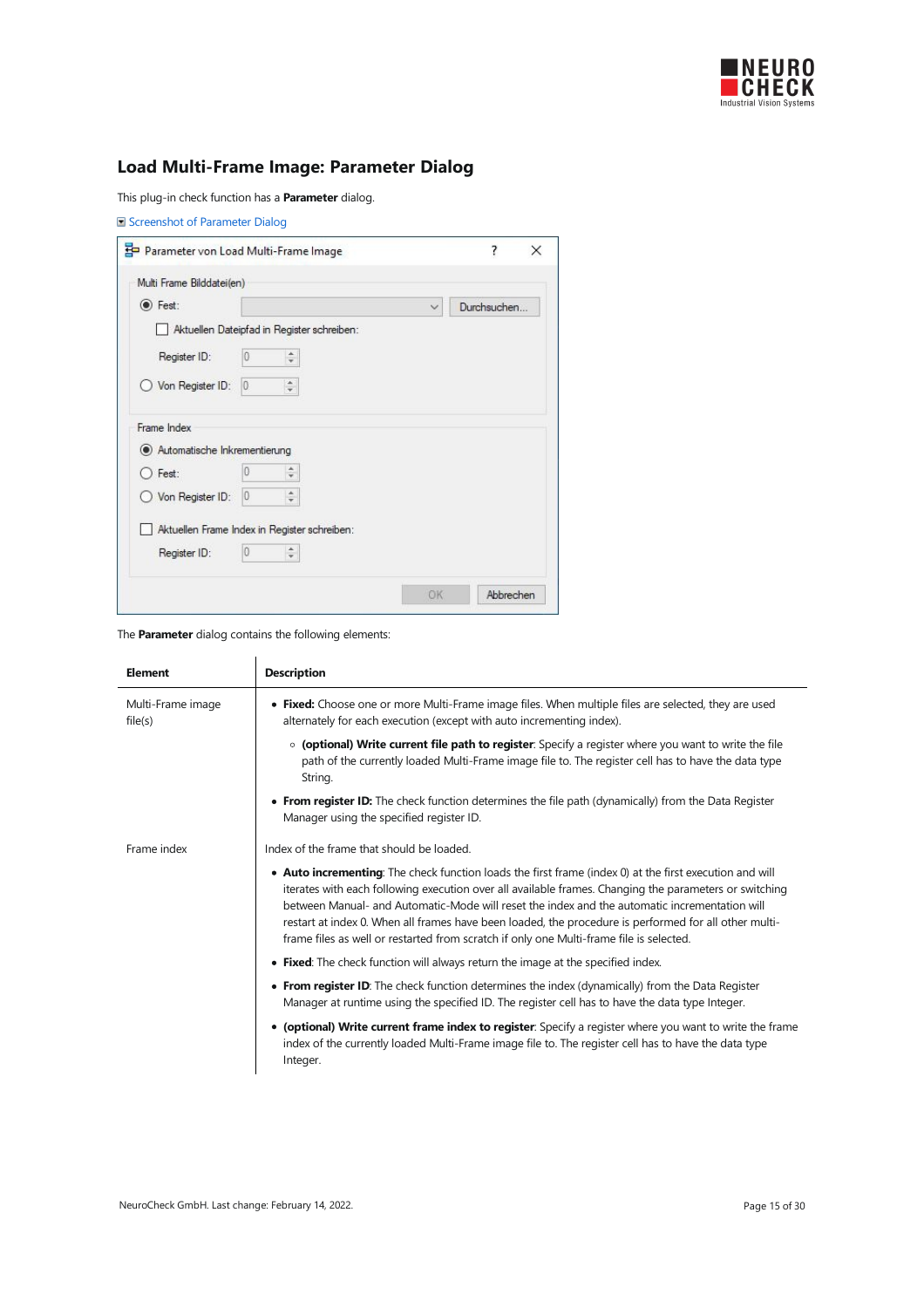



- The **automatic iteration** across all frames is reset if:
- the parameter configuration has changed,
- the operating mode was changed (manual/automatic) or
- $\bullet$  the file path in the register has changed.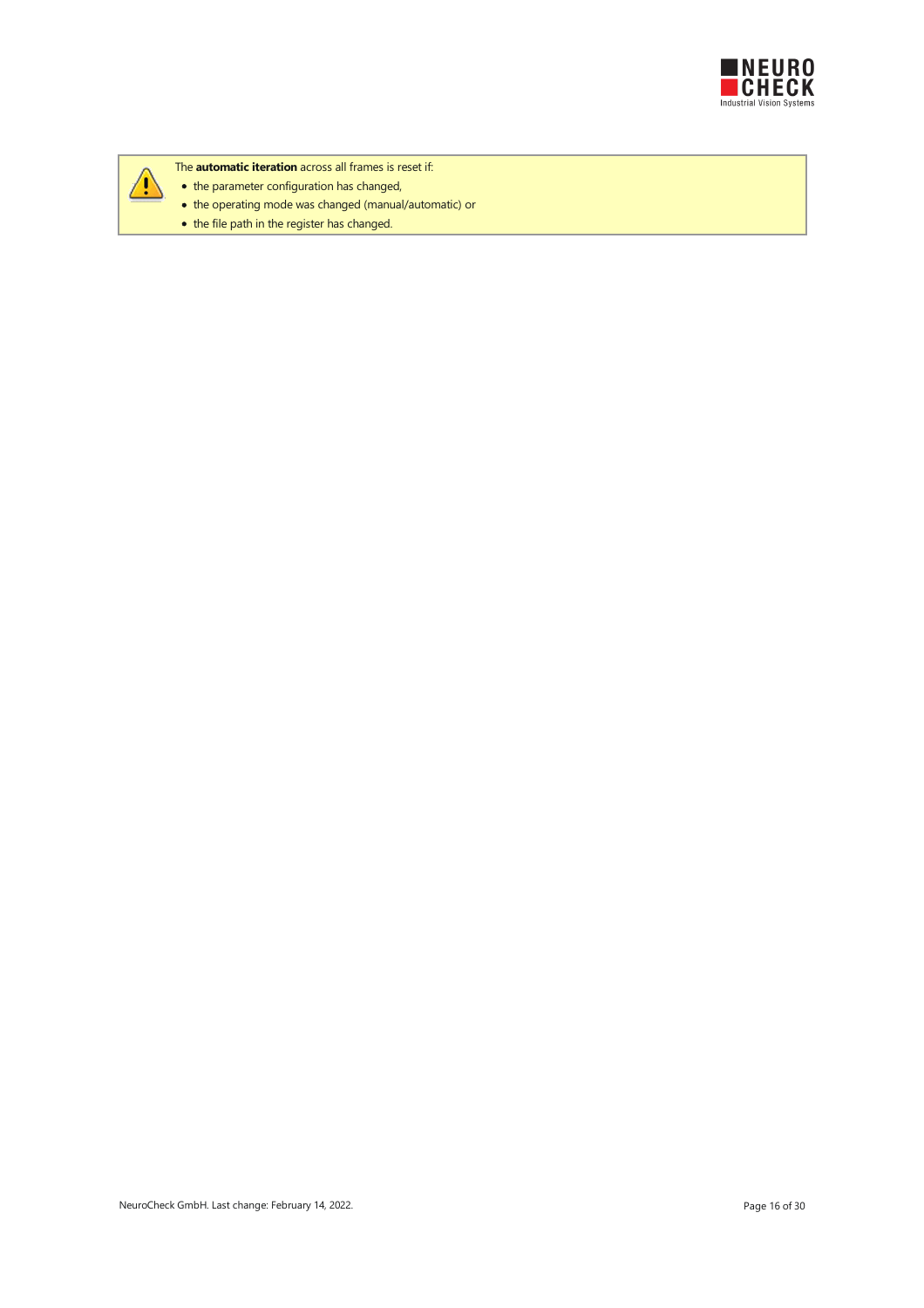

# <span id="page-16-0"></span>Load Multi-Frame Image To Tray: Introduction

#### Function overview

This function can be used to transfer all images within the specified Multi-Frame image file(s) into the data tray.

#### Input data

This check function requires no input data object. It uses a fixed file path or determines it dynamically from the register and loads the images into the data store.

#### Output data

The check function returns no output data object.

### Result view

The result view signals a successful transfer of the frames to the data tray.

In case of an error, the error message is displayed in the result view.

#### Properties

Check function group Plug-In.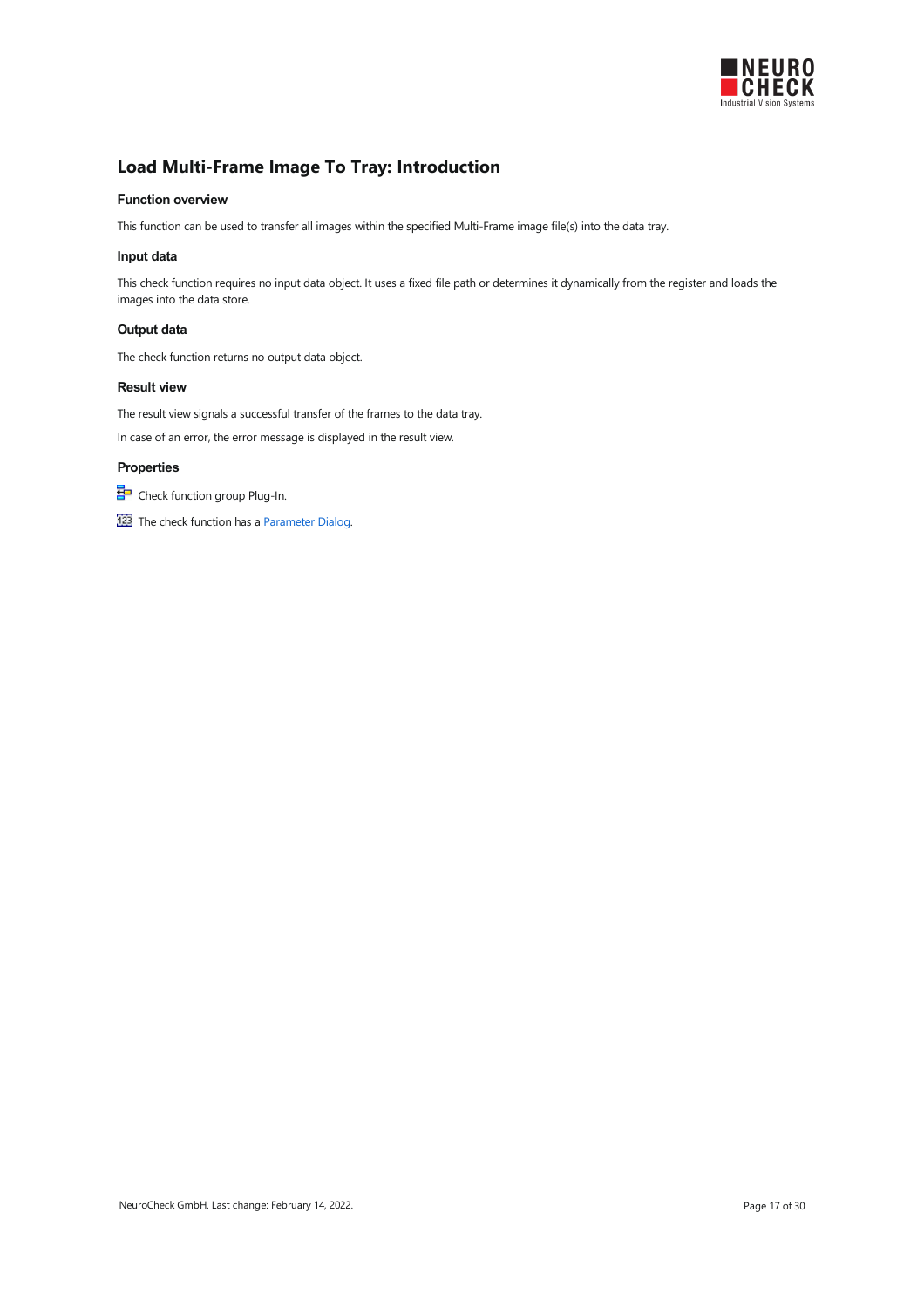

# <span id="page-17-0"></span>Load Multi-Frame Image To Tray: Parameter Dialog

This plug-in check function has a **Parameter** dialog.

|                                  | Parameters of Load Multi-Frame Image To Tray |              | ?<br>× |
|----------------------------------|----------------------------------------------|--------------|--------|
| Multi-Frame image file(s)        |                                              |              |        |
| le Fixed:                        |                                              | $\checkmark$ | Browse |
|                                  | Number of frames: 0                          |              |        |
|                                  | Write current file path to register          |              |        |
| Register ID:                     | 0                                            |              |        |
| $\bigcirc$ From register ID:     | 10<br>÷                                      |              |        |
| Target indices in the image tray |                                              |              |        |
| <b>O</b> Fixed:                  |                                              |              |        |
| ○ From register ID:              | 浜<br>O<br>$\overline{\phantom{a}}$           |              |        |
|                                  |                                              |              |        |

| <b>Element</b>                      | <b>Description</b>                                                                                                                                                                                                                               |
|-------------------------------------|--------------------------------------------------------------------------------------------------------------------------------------------------------------------------------------------------------------------------------------------------|
| Multi-Frame image                   | <b>Hint:</b> Each file must have the same number of frames.                                                                                                                                                                                      |
| file(s)                             | • Fixed: Chose one or more Multi-Frame image files. When multiple files are selected, they are used<br>alternately for each execution (except with auto incrementing index).                                                                     |
|                                     | ○ (optional) Write current file path to register: Specify an register where you want to write the file<br>path of the currently loaded Multi-Frame image file. The register cell has to have the data type<br>String.                            |
|                                     | • From register ID: The check function determines the file path (dynamically) from the Data Register<br>Manager using the specified register ID. The register cell must be of type string.                                                       |
| Target indices in the<br>image tray | Specify the indices where you want to insert the imported frames. You can specify single indices by<br>separating them with a comma (","), define index ranges by the following scheme ("[first index] - [last<br>index]") or combine both ways. |
|                                     | <b>Example</b> : If the Multi-Frame image file contains of 6 frames you could enter the following: "0,5,10-13".                                                                                                                                  |
|                                     | <b>Hint:</b> The frame count inside the Multi-Frame image file(s) <b>must</b> match the specified indices.                                                                                                                                       |
|                                     | • Fixed: The check function will always use the specified indices.                                                                                                                                                                               |
|                                     | • From register ID: The check function determines the indices (dynamically) from the Data Register<br>Manager using the specified register ID. The register cell must be of type string.                                                         |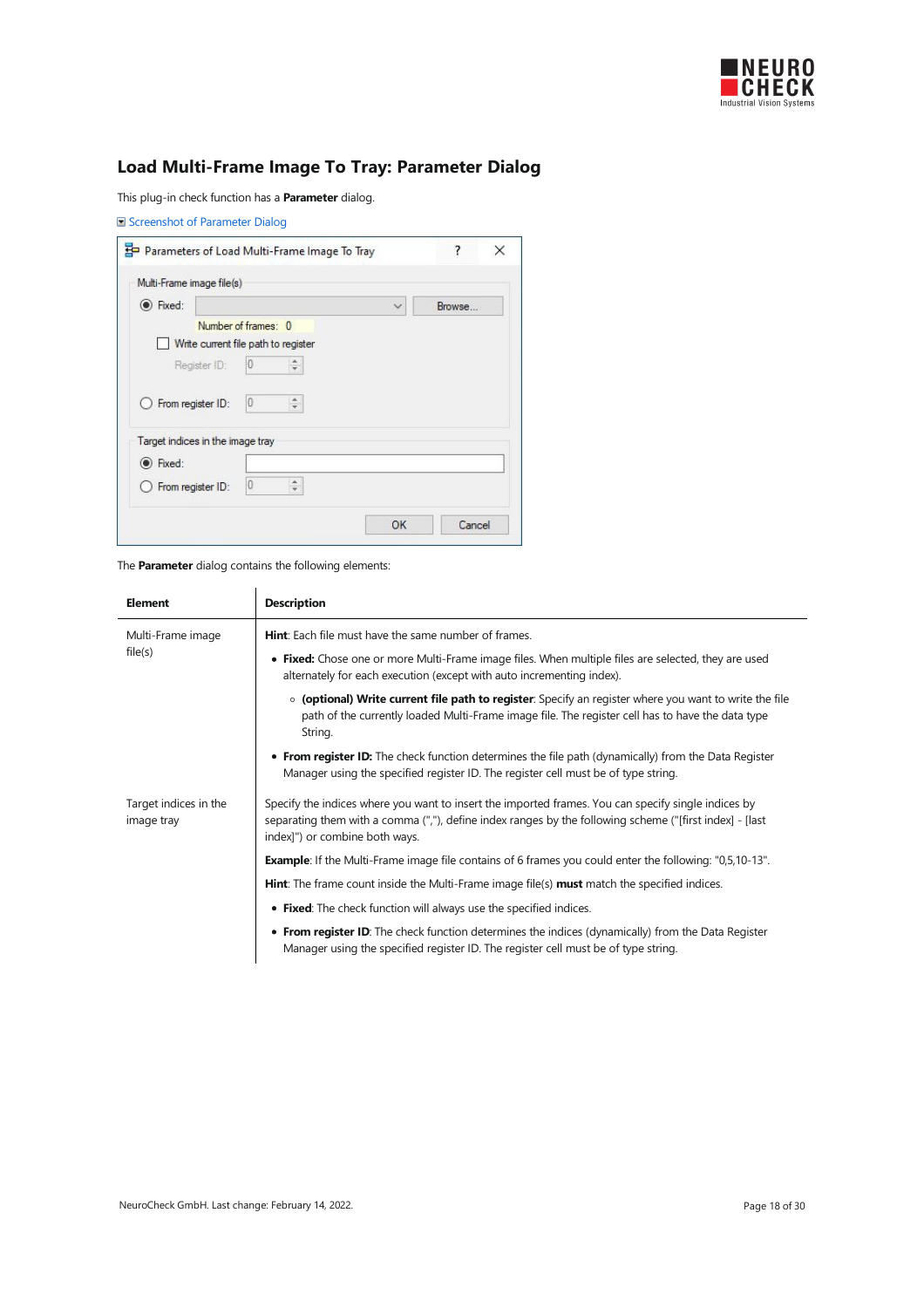

### <span id="page-18-0"></span>Paste Image: Introduction

#### Function overview

This check function pastes content from an image into an other image. Therefor two input images are needed. The check function always replaces the content of the first input image by the content of the second input image. So the first input image will be overwritten. The offset from the parameter is in relation to the first image. Use the offset to replace a specific region of the first input image by the second image. The offset can be fix or dynamically loaded from two register cells. The first image will always keep its dimensions. Only the region where the second image overlaps the first image will be pasted. The area of the second image which is outside of the dimensions will be ignored

The input images need to have the same data type and the same number of channels. Different types of input images are not allowed and will result in an error message.

#### Use case

Use this check function to combine regions of two images very quickly. But always keep in mind that the original data of the first input image is overwritten.

#### Input data

This check function requires two images as input data objects. The input images need to have the same data type and color type.

#### Output data

The check function does not return any output data. It overwrites the original content of the first input image. The check function does not create a data object in the NeuroCheck data pool.

#### Result view

The result view shows the two input images. The original second input image, and the input image with the replaced content from the second input image.

In case of an error, the error message is displayed in the result view.

#### **Properties**

Check function group Plug-In.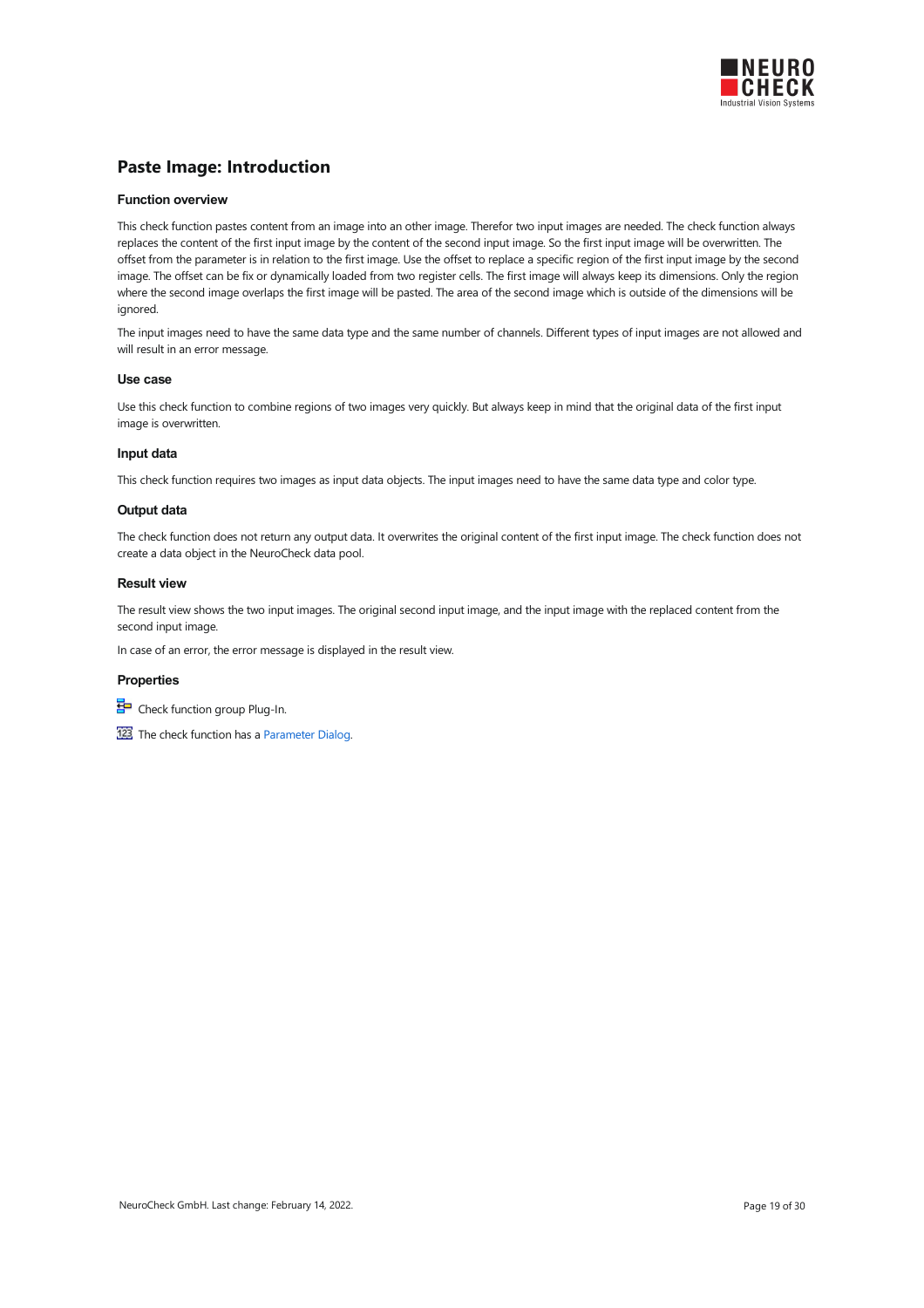

# <span id="page-19-0"></span>Paste Image: Parameter Dialog

This plug-in check function has a **Parameter** dialog.

| Screenshot of Parameter Dialog                                      |        |
|---------------------------------------------------------------------|--------|
| Parameters of Paste Image                                           | P<br>х |
| Offset coordinates                                                  |        |
| <b>O</b> Fixed                                                      |        |
| ÷<br>Offset X:<br>10                                                |        |
| ÷<br>10<br>Offset $Y$ :                                             |        |
| Dynamic from register                                               |        |
| 3000<br>$\frac{\triangle}{\tau}$<br>Register ID for Offset X:       |        |
| $\frac{\triangle}{\mathbf{v}}$<br>3001<br>Register ID for Offset Y: |        |
|                                                                     |        |
| ОК                                                                  | Cancel |

| Element               | <b>Description</b>                                                                                           |
|-----------------------|--------------------------------------------------------------------------------------------------------------|
| Offset coordinates -  | Defines a fix offset in X and Y dimension. The offset is the point where the second image is pasted into the |
| Fixed                 | first image.                                                                                                 |
| Offset coordinates -  | Defines the register IDs, for the offset. The offset is the point where the second image is pasted into the  |
| Dynamic from register | first image.                                                                                                 |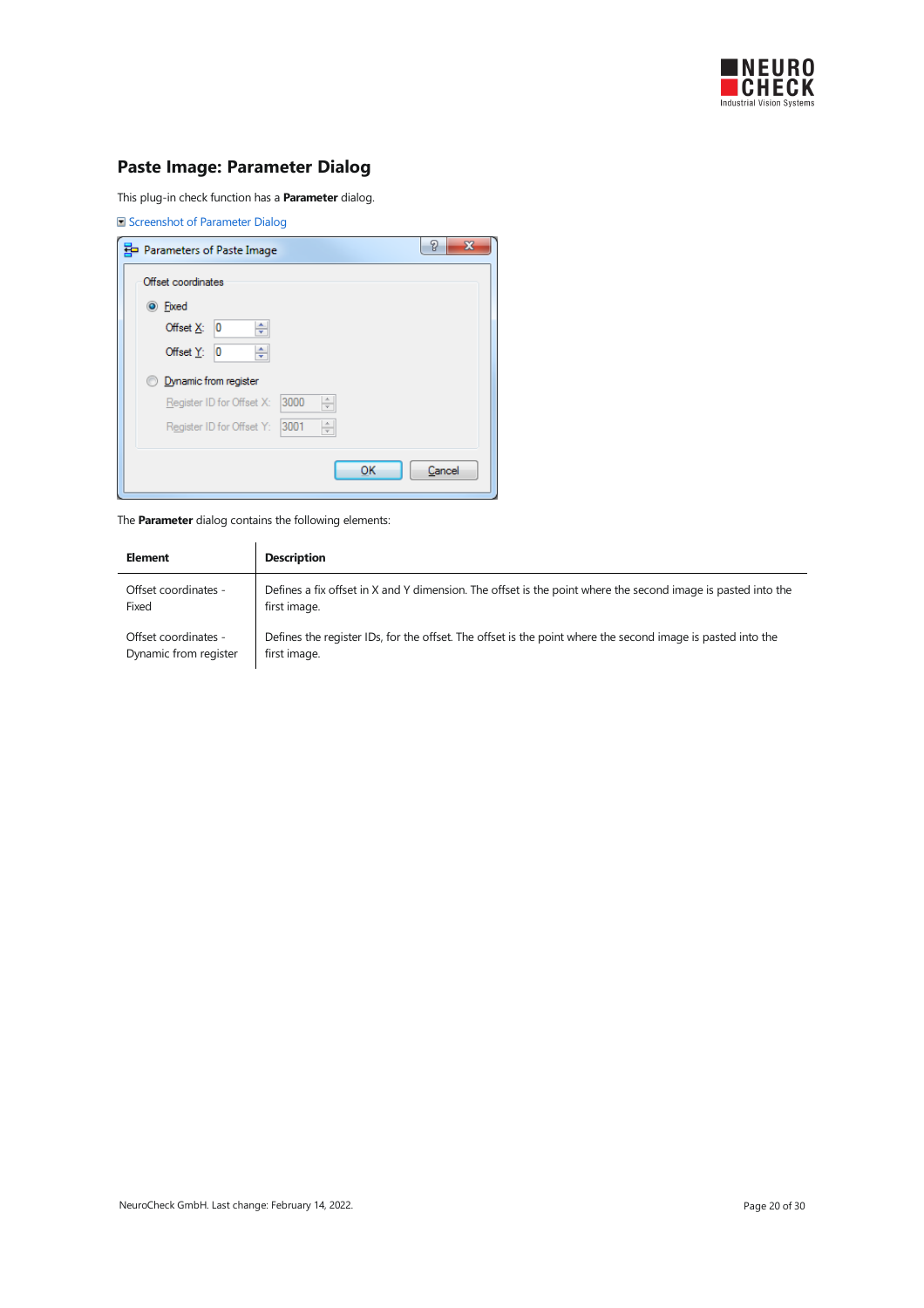

# <span id="page-20-0"></span>Save Image to File: Introduction

#### Function overview

This check function saves an image to the hard disk (or network drive etc.) from the NeuroCheck data pool. The file name can be fix or dynamically loaded from a register cell. The image channels have to be 8-bit per channel. Other sizes are not allowed and will result in an error message.

#### Input data

This check function requires an image as input data object.

#### Output data

The check function returns has no output data object.

#### Result view

The result view shows the saves image.

In case of an error, the error message is displayed in the result view.

### Properties

Check function group Plug-In.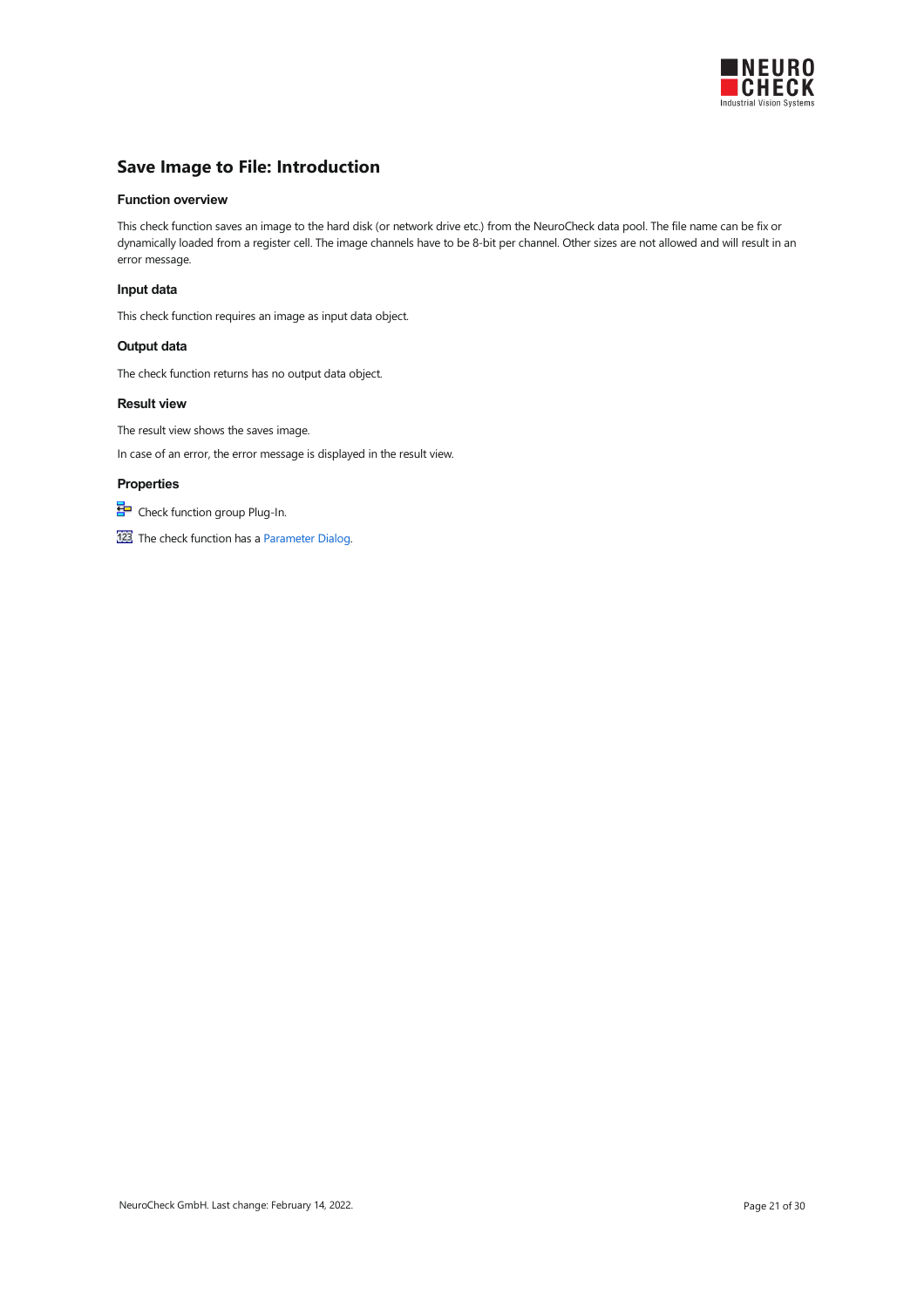

# <span id="page-21-0"></span>Save Image to File: Parameter Dialog

This plug-in check function has a **Parameter** dialog.

Screenshot of Parameter Dialog

|   | Parameters of Save Image To File                                                   | -      |
|---|------------------------------------------------------------------------------------|--------|
|   | File name                                                                          |        |
|   | $\odot$ Fix path:                                                                  |        |
|   | C:\Users\Public\Documents\NeuroCheck\6.1\Default\Image Output\All Images\Image.png | Browse |
| ⊙ | Path from register ID:                                                             |        |
|   | ÷<br>1013                                                                          |        |
|   |                                                                                    |        |
|   | ок                                                                                 | Cancel |
|   |                                                                                    |        |

| Element   | <b>Description</b>                                                                                                                                     |
|-----------|--------------------------------------------------------------------------------------------------------------------------------------------------------|
| File name | Choose the file name from the following options:                                                                                                       |
|           | • Fix path: Saves the image directly as a *.BMP, *.JPG, *.JPEG, *.PNG, *.TIF, *.TIFF file.                                                             |
|           | • Path from register ID: Gets the file name from a register cell and then saves the image file. The<br>register cell has to have the data type String. |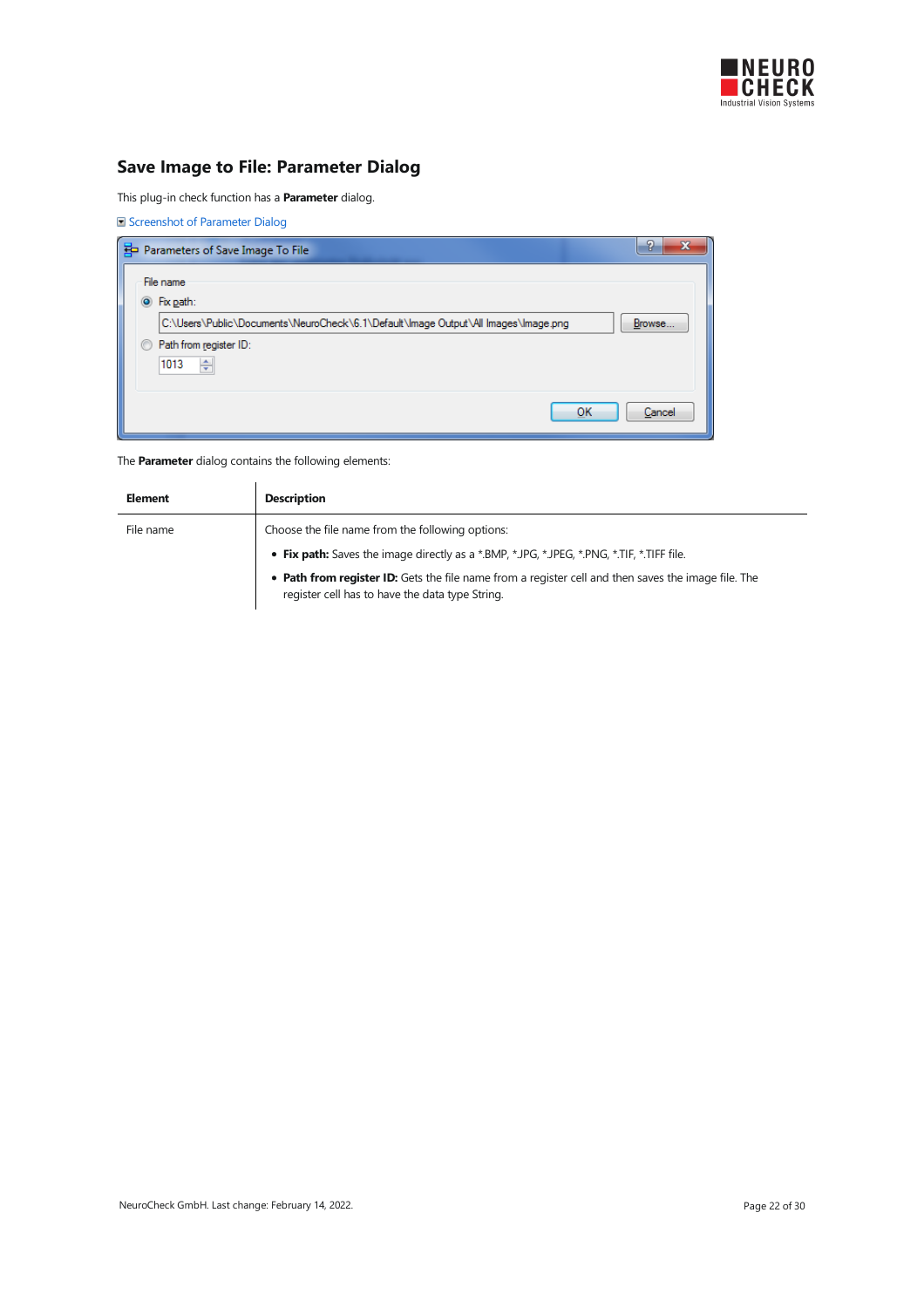

# <span id="page-22-0"></span>Save Multi-Frame Image: Introduction

#### Function overview

This function can be used to save the input image to a new multi-frame image file.

#### Input data

This check function requires an image as input data object.

#### Output data

The check function returns no output data object.

#### Result view

The result view shows the saved image.

In case of an error, the error message is displayed in the result view.

#### Properties

Check function group Plug-In.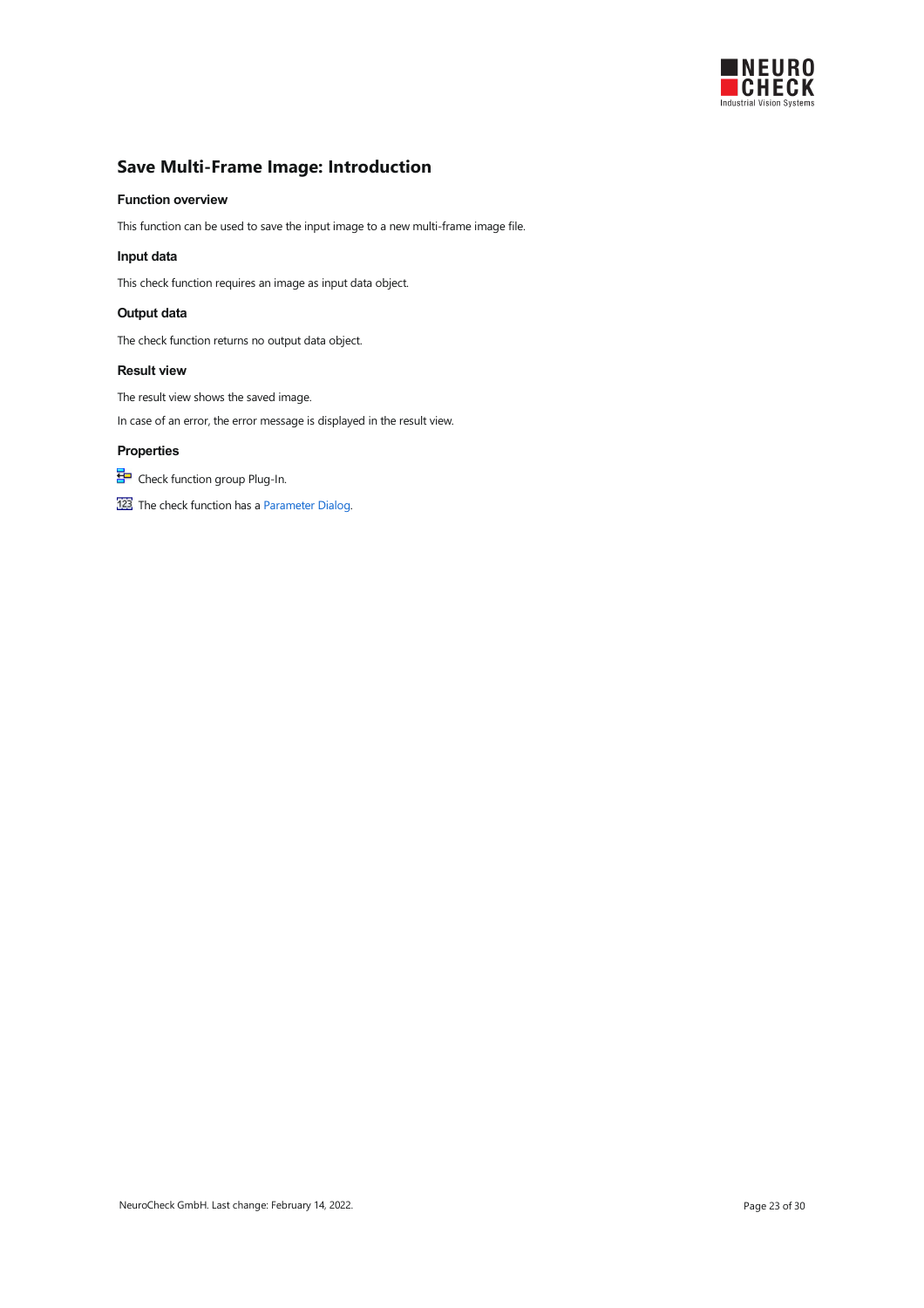

# <span id="page-23-0"></span>Save Multi-Frame Image: Parameter Dialog

This plug-in check function has a Parameter dialog.

| Parameters of Save Multi-Frame Image |                                                                                                                                                                                                                                                                                                                                                 | ?<br>$\times$ |
|--------------------------------------|-------------------------------------------------------------------------------------------------------------------------------------------------------------------------------------------------------------------------------------------------------------------------------------------------------------------------------------------------|---------------|
| Output path                          |                                                                                                                                                                                                                                                                                                                                                 |               |
| C Fixed:                             | C:\Users\Public\Documents\Ne                                                                                                                                                                                                                                                                                                                    | Browse        |
| From register ID:                    | 0<br>$\hat{z}$                                                                                                                                                                                                                                                                                                                                  |               |
| Number of frames                     |                                                                                                                                                                                                                                                                                                                                                 |               |
| (a) Fixed:                           | 1<br>$\div$                                                                                                                                                                                                                                                                                                                                     |               |
| ◯ From register ID:                  | $\theta$<br>۸<br>Ψ                                                                                                                                                                                                                                                                                                                              |               |
| Compression                          |                                                                                                                                                                                                                                                                                                                                                 |               |
| Method:                              | No compression<br>$\checkmark$                                                                                                                                                                                                                                                                                                                  |               |
| JPEG quality:                        | $\mathbf{r} = \left\langle \begin{array}{ccc} 0 & \cdots & 0 \\ 0 & 0 & \cdots \end{array} \right\rangle \quad \mathbf{r} = \left\langle \begin{array}{ccc} 0 & \cdots & 0 \\ 0 & 0 & \cdots \end{array} \right\rangle \quad \mathbf{r} = \left\langle \begin{array}{ccc} 0 & \cdots & 0 \\ 0 & 0 & \cdots \end{array} \right\rangle$<br>$\sim$ | 75<br>$\%$    |
|                                      | OK                                                                                                                                                                                                                                                                                                                                              | Cancel        |

The Parameter dialog contains the following elements:

| <b>Element</b> | <b>Description</b>                                                |                                                                                                                        |  |  |
|----------------|-------------------------------------------------------------------|------------------------------------------------------------------------------------------------------------------------|--|--|
| Output path    | Choose the file path from the following options:                  |                                                                                                                        |  |  |
|                |                                                                   | • Fixed: Saves the image with a static output path which won't change during execution.                                |  |  |
|                | has to have the data type String.                                 | • From register ID: Gets the output path from a register cell and then saves the image to that file. The register cell |  |  |
| Number of      |                                                                   | Set the number of frames after which the file will be locked for adding more frames and will be saved to disk.         |  |  |
| frames         | • Fixed: The image will be closed after a fixed number of frames. |                                                                                                                        |  |  |
|                | Integer.                                                          | • From register ID: Gets the number of frames from a register cell. The register cell has to have the data type        |  |  |
| Compression    |                                                                   | This value determines whether and how the Multi-Frame image frames are being compressed.                               |  |  |
|                | Option                                                            | <b>Usage</b>                                                                                                           |  |  |
|                | No compression                                                    | Fast exports with the tradeoff of larger files.                                                                        |  |  |
|                | LZW (lossless)                                                    | A compromise of fast export times and small files.                                                                     |  |  |
|                | JPEG (lossy)                                                      | <b>Small file</b> but longer durating storage process.                                                                 |  |  |
|                |                                                                   | When using JPEG compression you can set the desired JPEG<br>quality.                                                   |  |  |
|                |                                                                   | Here you can find some examples regarding the export duration and file size.                                           |  |  |

You can use several instances of this check function to write to the same file. To achieve this, the output path in the parameter configurations must be identical and the file may not already contain the desired number of frames.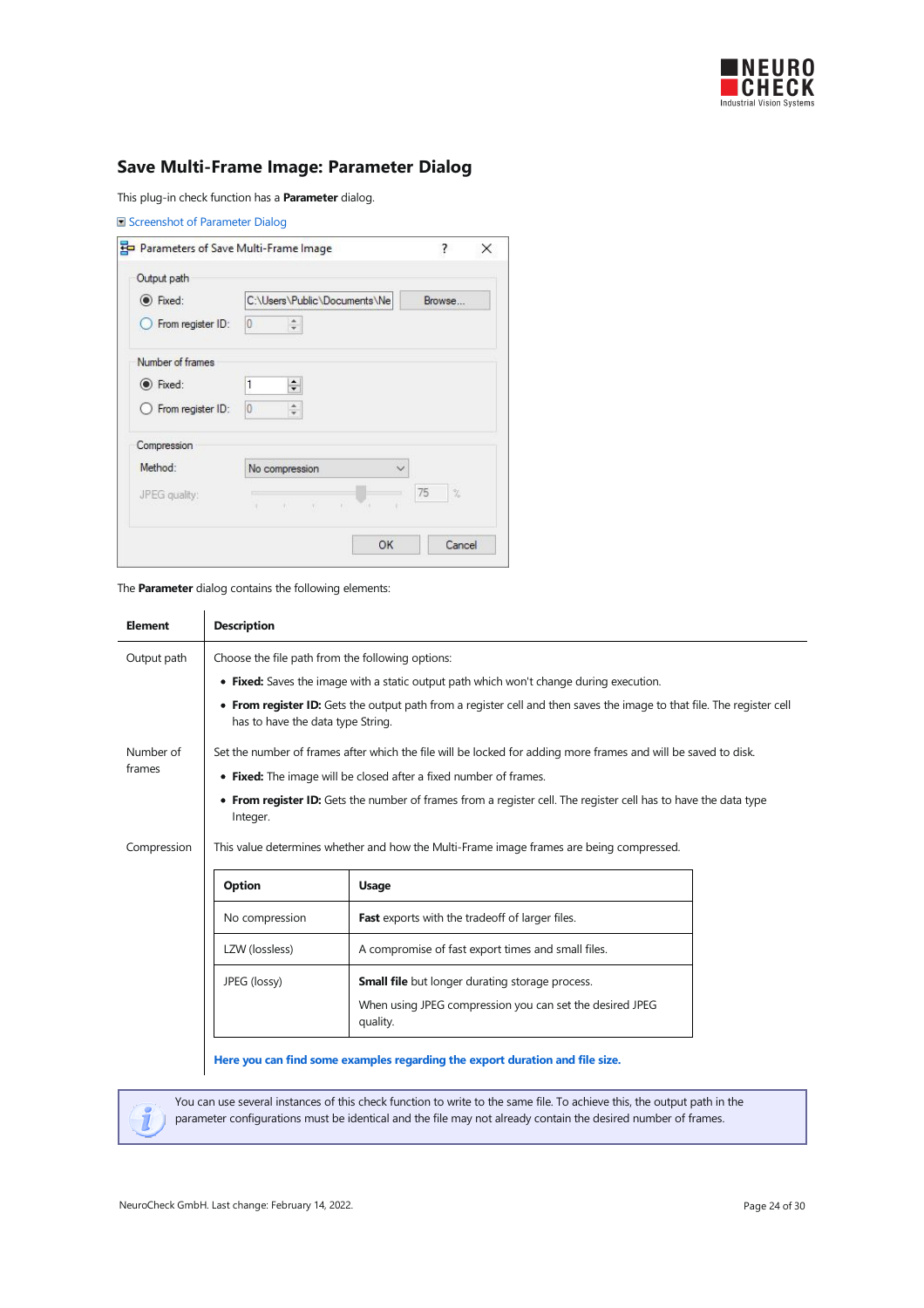



You can modify the desired number of frames of a multi-frame file if the new value is higher than the number of frames added previously.

If a file is incomplete or an error occurs due to faulty parameters, the current contents of the file are written and a log message is generated. In addition, the file name is changed so that it can be seen how many of the desired frames are contained in thefile.Example: "\_[File name] (1 of 4 frames).tiff"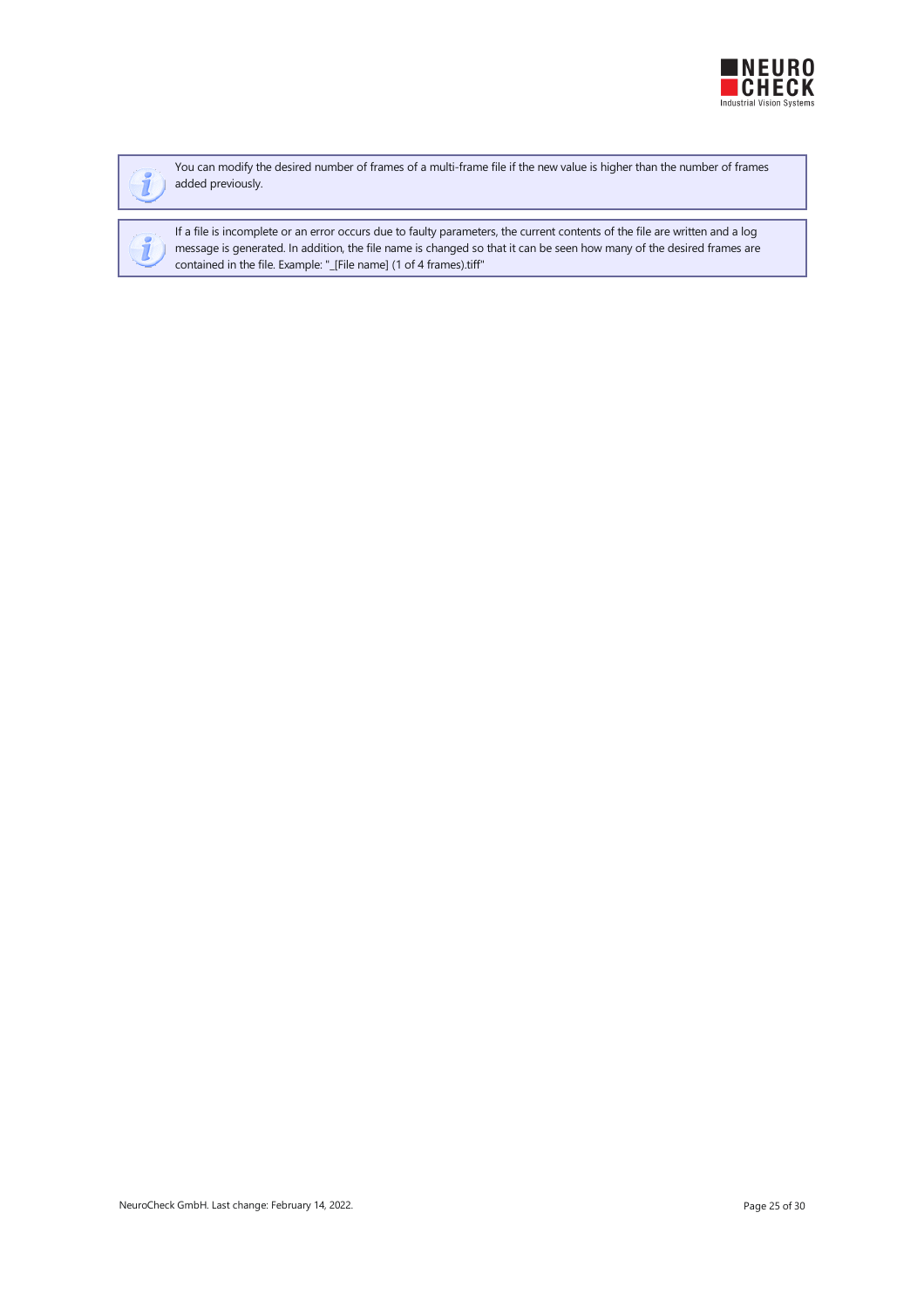

### <span id="page-25-0"></span>Save Multi-Frame Image From Tray: Introduction

#### Function overview

This check function takes an user defined amount of images from the NeuroCheck data tray and saves them into a single Multi-Frame image file.

#### Input data

This check function requires no input data object. It uses a fixed output path or determines it dynamically from the register and saves the resulting image to the hard disk.

#### Output data

The check function returns no output data object.

### Result view

The result view signals a successful start of the save process which is executed as a background task. In case of an error, the error message is displayed in the result view.

#### **Properties**

**ED** Check function group Plug-In.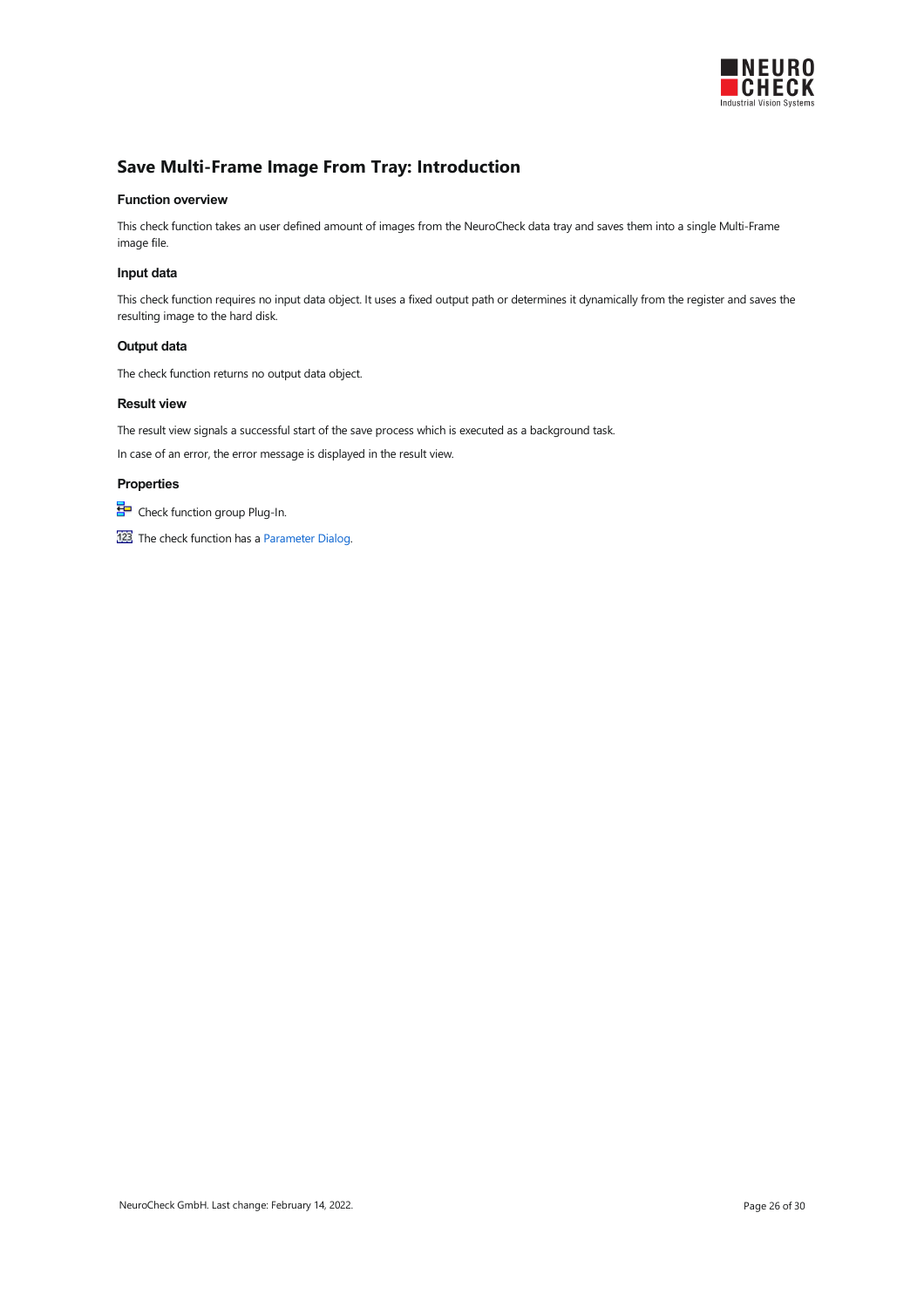

# <span id="page-26-0"></span>Save Multi-Frame Image From Tray: Parameter Dialog

This plug-in check function has a **Parameter** dialog.

|                                  | Parameters of Save Multi-Frame Image from Tray | ?<br>×               |
|----------------------------------|------------------------------------------------|----------------------|
| Output path                      |                                                |                      |
| le Fixed:                        | C:\Users\Public\Documents\Neuro(               | Browse               |
| From register ID:                | $\frac{1}{\pi}$<br>0                           |                      |
| Source indices in the image tray |                                                |                      |
| (a) Fixed:                       | $0 - 19$                                       |                      |
| From register ID:                | ak.<br>0                                       |                      |
| Compression                      |                                                |                      |
| Method:                          | JPEG (lossy)<br>▽                              |                      |
| JPEG quality:                    | 65<br>The control<br>¥                         | $\frac{2}{\sqrt{2}}$ |

The Parameter dialog contains the following elements:

| <b>Element</b>                 | <b>Description</b>                                                                                                                                                                       |                                                                                                                                                                                                                                           |  |  |
|--------------------------------|------------------------------------------------------------------------------------------------------------------------------------------------------------------------------------------|-------------------------------------------------------------------------------------------------------------------------------------------------------------------------------------------------------------------------------------------|--|--|
| Output path                    | Choose the file path from the following options:                                                                                                                                         |                                                                                                                                                                                                                                           |  |  |
|                                |                                                                                                                                                                                          | • Fixed: Saves the image with a static output path which wont change during execution.                                                                                                                                                    |  |  |
|                                | has to have the data type String.                                                                                                                                                        | • From register ID: Gets the output path from a register cell and then saves the image to that file. The register cell                                                                                                                    |  |  |
| Source indices<br>in the image |                                                                                                                                                                                          | Specify the data tray indices of the images you want to save. You can specify single indices by separating them with<br>a comma (","), define index ranges by the following scheme ("[first index] - [last index]") or combine both ways. |  |  |
| tray<br>Compression            | <b>Example:</b> If you want to save 6 data tray images you could enter "0,5,10-13".                                                                                                      |                                                                                                                                                                                                                                           |  |  |
|                                | • Fixed: The check function will always use the specified indices.                                                                                                                       |                                                                                                                                                                                                                                           |  |  |
|                                | • From register ID: The check function determines the indices (dynamically) from the Data Register Manager<br>using the specified register ID. The register cell must be of type string. |                                                                                                                                                                                                                                           |  |  |
|                                | This value determines whether and how the Multi-Frame image frames are being compressed.                                                                                                 |                                                                                                                                                                                                                                           |  |  |
|                                | Option                                                                                                                                                                                   | <b>Usage</b>                                                                                                                                                                                                                              |  |  |
|                                | No compression                                                                                                                                                                           | Fast exports with the tradeoff of larger files.                                                                                                                                                                                           |  |  |
|                                | LZW (lossless)                                                                                                                                                                           | A compromise of fast export times and small files.                                                                                                                                                                                        |  |  |
|                                | JPEG (lossy)                                                                                                                                                                             | <b>Small file</b> but longer durating storage process.                                                                                                                                                                                    |  |  |
|                                |                                                                                                                                                                                          | When using JPEG compression you can set the desired JPEG<br>quality.                                                                                                                                                                      |  |  |
|                                |                                                                                                                                                                                          | find come exemples reporting the expect direction and file sine                                                                                                                                                                           |  |  |

Here you can find some examples [regarding](#page-4-1) the export duration and file size.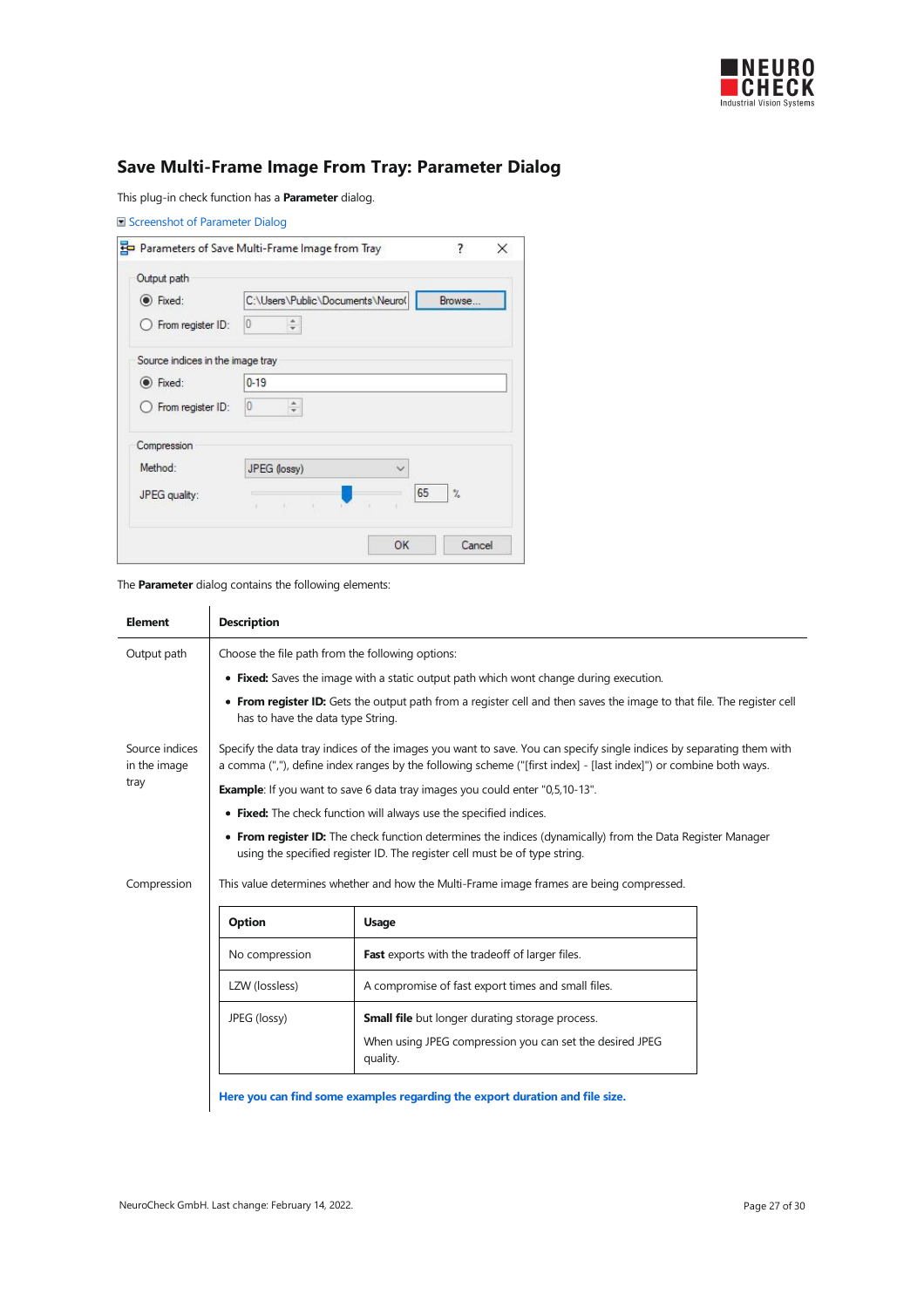



Because the save operation is performed asynchronously in the background, an overflow of pending Multi-Frame image files must be prevented. This limit is hard set to 5 pending images. After the limit is reached, each following check function execution will synchronously wait for a previous save operation to complete.

If a file is incomplete or an error occurs due to faulty parameters, the current contents of the file are written and a log message is generated. In addition, the file name is changed so that it can be seen how many of the desired frames are contained in the file. E.g.: "\_[File name] (1 of 4 frames).tiff"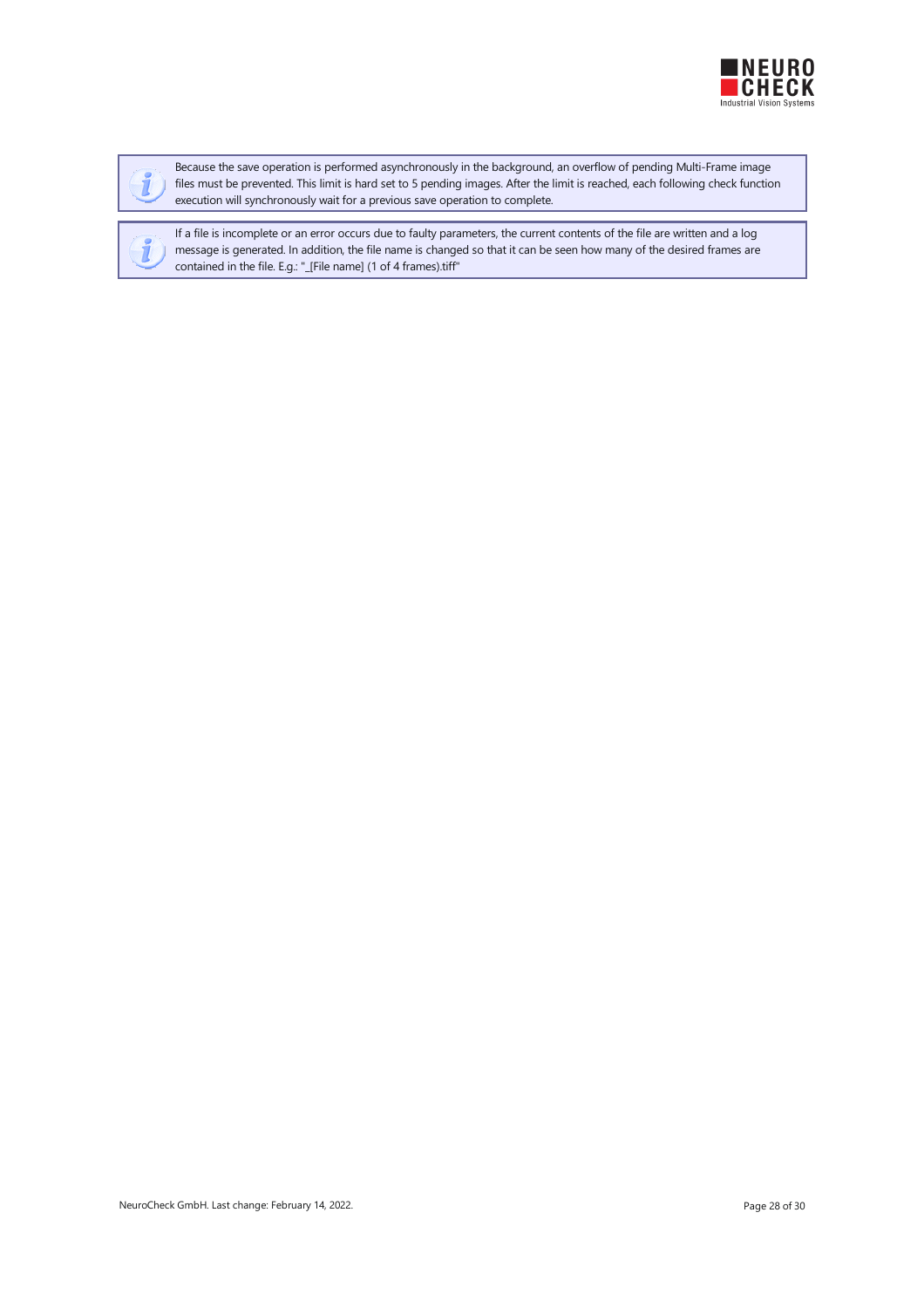

# <span id="page-28-0"></span>About Dialog

This dialog displays version information about the NeuroCheck Plug-In PI\_ImageTools.NET.dll.

Screenshot of About Dialog

| Plug-In information |                                                      |
|---------------------|------------------------------------------------------|
| Description:        | NeuroCheck Plug-In PI ImageTools.NET.                |
| File:               | PI_ImageTools.NET.dll                                |
| Version:            | 6.2.3.0                                              |
| Copyright:          | <sup>©</sup> NeuroCheck GmbH, 71686 Remseck, Germany |
|                     | ∎NEURO<br><b>ICHECK</b>                              |